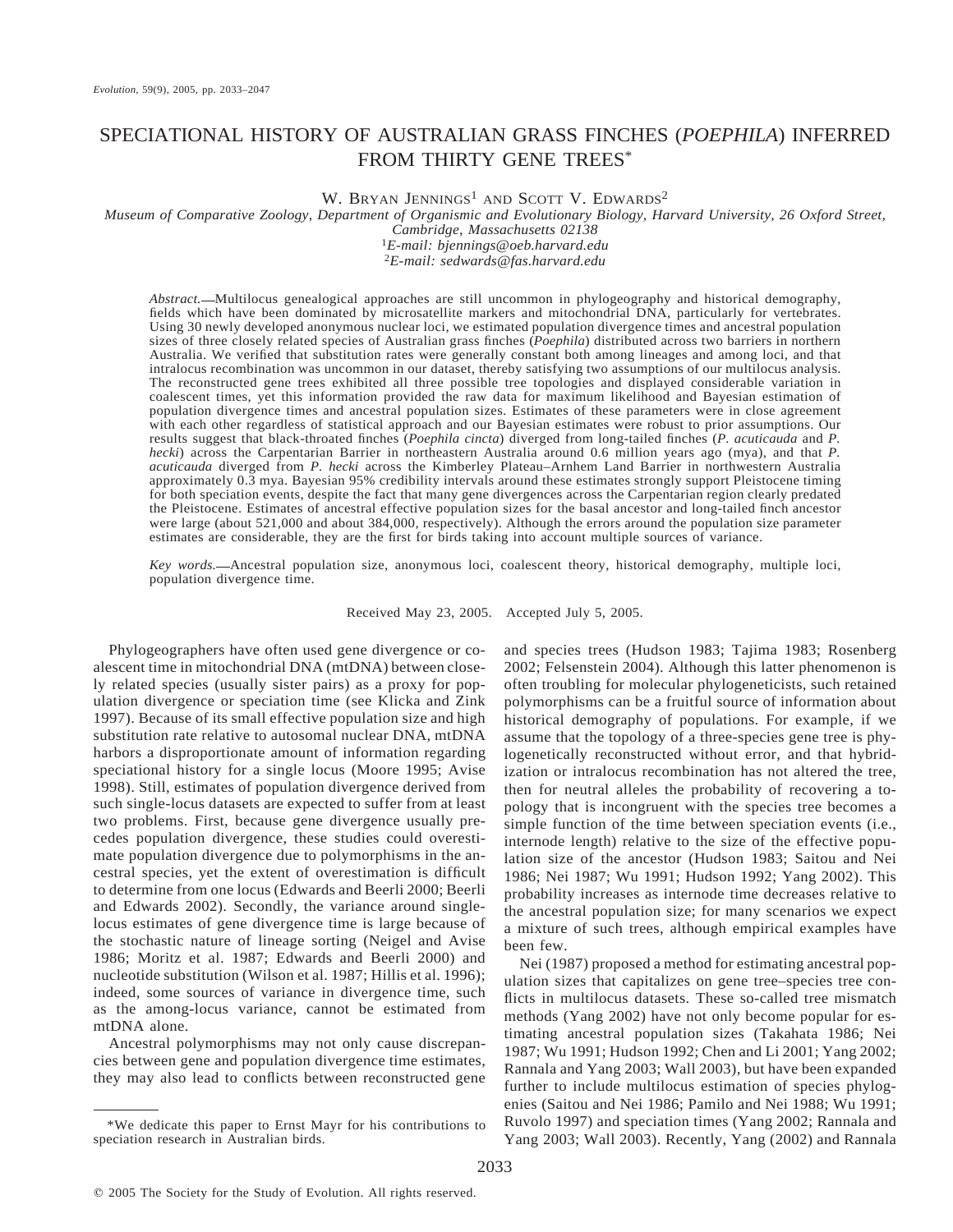and Yang (2003) further refined these methods by using information from branch lengths in each gene tree and adding the Markov chain Monte Carlo algorithm to help accommodate uncertainty in gene tree reconstructions.

# *Nuclear DNA Haplotypes and Their Value to Phylogeographic Studies*

Until recently, phylogeographers have employed mtDNA as their marker of choice not only for history-of-the field reasons (Avise 2000), but also due simply to the lack of nuclear markers. Microsatellites suffer from high mutation rates, contain insufficient information for their gene trees to be reconstructed, and are afflicted with ascertainment bias. On the other hand, single nucleotide polymorphisms (SNPs) or nuclear DNA polymorphisms determined by resequencing represent important markers that may help refine comparative phylogeography and historical demography of populations (Brumfield et al. 2003). The promise of nuclear haplotypes is partly due to their lower mutation rates (relative to microsatellites), ease of reconstructing the gene tree of a given locus when recombination is negligible, and their ability to be harvested in unlimited quantities with minimal ascertainments bias (Karl and Avise 1993; Hare et al. 1996; Hare and Avise 1998; Hare 2001; Brumfield et al. 2003). The lower mutation rates of nuclear loci are generally thought to compromise their use in phylogeography; however, even incompletely resolved nuclear gene trees, when summed over multiple loci, can provide a strong signal for inference of demographic history (Hare et al. 2002).

# *Australian Phylogeography*

Australian birds have captivated biogeographers for several decades. Careful study of present-day species' distributions in Australia by Keast (1961) revealed the existence of multiple codistributed songbird species, which implicated vicariance as the primary mechanism responsible for speciation. Consequently, the geographic junctures between putative sister species pairs may mark the locations of important geological barriers of the past (Keast 1961; Schodde 1982; Schodde and Mason 1999). Cracraft (1986) garnered support for this proposition using cladistic analysis of morphology and plumage for a number of bird clades. Two putative barriers in northern Australia, the Carpentarian Barrier and Kimberley Plateau–Arnhem Land Barrier, may have played a key role in bird diversification in the northern Australian tropics (Keast 1961; MacDonald 1969; Ford 1978; Cracraft 1986). Keast (1961) first hypothesized that the arid country located at the southern terminus of the Gulf of Carpentaria helped isolate the northern tropical biotas from those found on the Cape York Peninsula and east coast. Ford (1978) later proposed that the river valleys (Ord, Victoria, and Daly Rivers) located between the Kimberley Plateau region of Western Australia and the Arnhem Land region of the Northern Territory subdivided tropical biotas east and west of this region.

Several closely related species of Australian grass finches in the genus *Poephila* nicely illustrate both of these classic northern Australian biogeographic patterns (Keast 1961; Cracraft 1986). Black-throated finches (*P. cincta*) are distributed to the east of the Carpentarian Barrier, whereas its closest relatives, two species of long-tailed finches, are found to the west. Long-tailed finches occur as two geographical and morphologically differentiable populations separated by the Kimberley Plateau–Arnhem Land Barrier, that are variably treated as differentiated populations or full species (Keast 1958; Mayr et al. 1968; Harrison 1974; Zann 1976; Ford 1978; Immelmann 1982; Cracraft 1986; Boles 1988; Schodde and Mason 1999). Although there are no detailed population genetic studies, morphological (Cracraft 1986) and mtDNA (M. Sorenson, pers. comm. 2004) evidence supports an (*acuticauda*, *hecki*) grouping with *cincta* as their closest living relative.

Despite these studies, outstanding questions relating to Australian bird speciation remain untackled, particularly with regard to time: previous studies of differentiation have been unable to reveal the timing of diversification, although such timing has been inferred for some mammals (Wilmer et al. 1999) and extensively for the biota in the Wet Tropics in Australia's northeast (Schneider et al. 1998). For example, did speciation in Carpentaria occur during Pleistocene times as many North American passerines seem to have done (Johnson and Cicero 2004), or did it happen earlier? Did speciation occur for all codistributed species simultaneously? And what can the timing of Carpentarian diversification tell us about the environmental factors contributing to differentiation? Here, we apply new multilocus coalescent-based methods to the problem of Australian grass finch speciation. Specifically, we present for the first time population divergence time and ancestral population size estimates for birds using a large sample of anonymous nuclear loci. In addition to adding to the small database bearing on the role of the Pleistocene in Southern Hemisphere continents (Brumfield and Capparella 1996; Garcia-Moreno et al. 1998), these data may help contribute to a better understanding of the importance of the Carpentarian and Kimberley Plateau–Arnhem Land Barriers to avian speciation in Australia.

#### MATERIALS AND METHODS

### *Sampling*

Like recent studies from primates (Saitou and Nei 1986; Takahata et al. 1995; Chen and Li 2001), allelic data were obtained from only one individual per population of *Poephila acuticauda*, *P. hecki*, and *P. cincta*. We also included sequences from a distant relative, the zebra finch (*P. guttata*), which we used in a number of analyses to help us assess the validity of our assumptions of no intralocus recombination, correct root location in each reconstructed gene tree, and no among-locus mutation rate variation (see below). Localities and museum accession numbers of these four individuals are: *Poephila hecki* (UWBM60707-female) Australia: Queensland; Doomadgee; Nicholson River; 18°00'S 138°51'E. Poe*phila acuticauda* (UWB60742-male) Australia: Western Australia; Fitzroy Crossing, 34.2 km N, 2.4 km E Leopold Downs; 17°53'S 125°36'E. Poephila cincta (UWBM57525male) Australia: Queensland; Chillagoe, 38 km N, 39 km W; Nolan Creek, Cape York. *Poephila guttata* (UWBM57692 male) Australia: New South Wales; Menindee, 15 km N, 4 km W, Lake Panamaroo. Clearly, our sample size of individuals indicates we are not concerned here with current in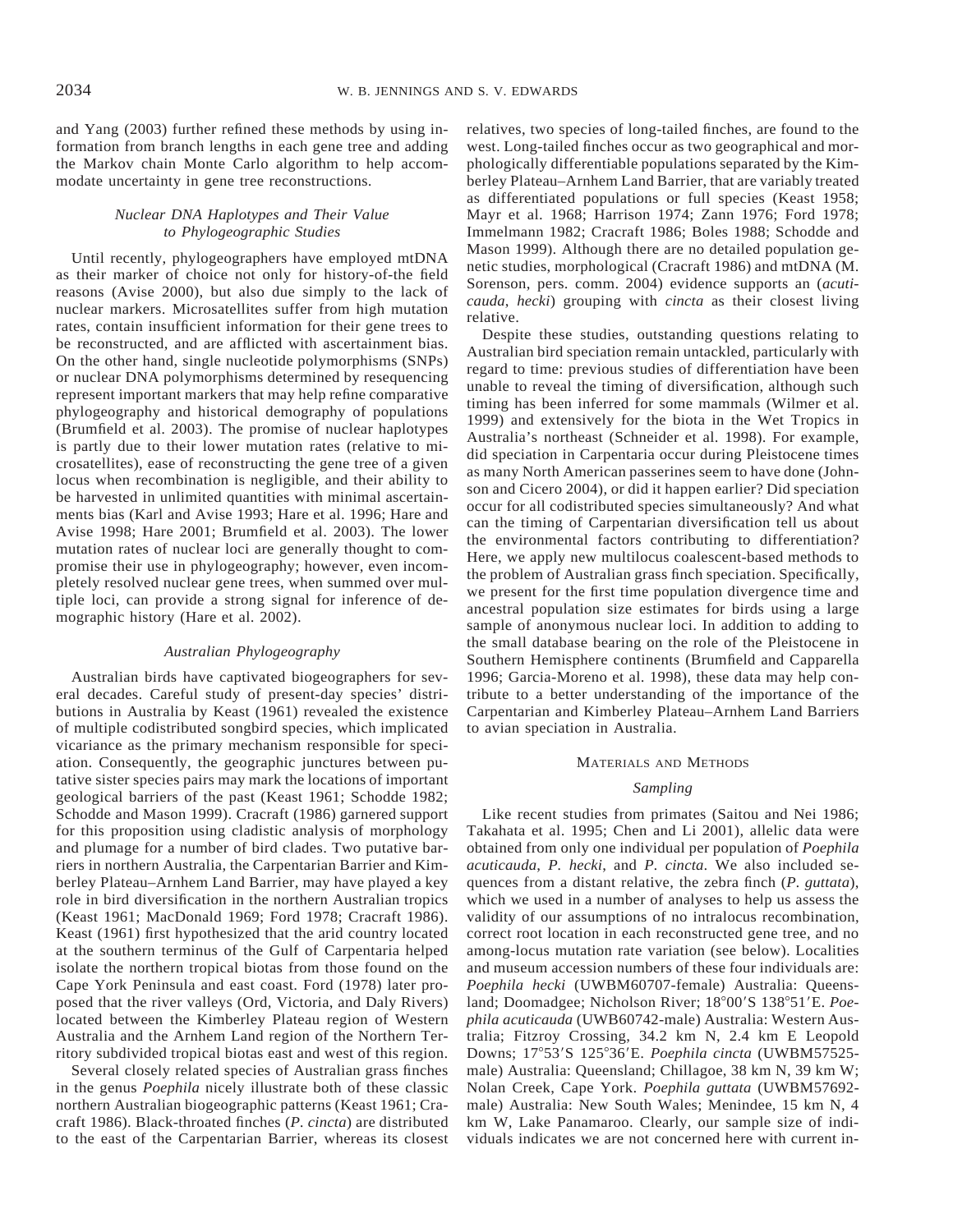traspecific phylogeography and population parameters; rather, our primary concern is with ancestral, not current, population sizes. We chose to focus our efforts on the number of loci because this strategy should lead to better divergence

time estimates and is not greatly improved by sampling multiple individuals within species (Edwards and Beerli 2000). This sampling strategy also highlights the diversity of questions that can be addressed with but a single sampled allele per species. Finally, on a practical note, the maximum likelihood program we used to estimate divergence times (see below) only accommodates a three-tip tree. Other available software for performing multilocus estimates of population parameters can accommodate multiple alleles per species but are generally restricted to analysis of two species at a time.

#### *Molecular Data*

*Development of anonymous nuclear loci*.—We elected to use multiple anonymous loci as the molecular markers in our study (Karl and Avise 1993; Hare et al. 1996; Hare and Avise 1998). Because each locus is presumably from a random location in the genome, we assume that loci recombine among themselves freely (Edwards and Beerli 2000; Arbogast et al. 2002). *Poephila hecki* individual number UWB60707 was used to construct a small-insert genomic library from which our genetic markers were produced. Genomic DNA was extracted from frozen heart, liver, or muscle tissues using standard phenol/chloroform methods (Maniatis et al. 1982). A cup horn sonicator was used to shear the DNA followed by a ''blunting'' treatment of fragment ends consisting of (1) incubating a mixture of sonicated DNA, mung bean nuclease, and enzyme buffer (New England Biolabs, Ipswich, MA) at  $37^{\circ}$ C for 30 min; (2) one phenol-chloroform extraction followed by ethanol precipitation of DNA; (3) resuspension of DNA in water followed by the addition of T4 polymerase and enzyme buffer (New England Biolabs) incubated at  $16^{\circ}$ C for 2 h. Sheared repaired DNA was then electrophoresced through a 1% agarose gel so fragments suitable for plasmid cloning could be selectively excised from the gel. We selected fragments in the 0.7–1.5 kb range to maximize sequence available for gene tree reconstructions and minimize the number of sequencing reactions needed to sequence each locus. End repaired fragments (20.5 ng) were then ligated into pUC19 plasmid vectors (50 ng) before being transformed into chemically-competent *Escherichia coli* cells (Invitrogen, Carlsbad, CA). Clones were then plated on agar plates containing ampicillin. Clones were picked at random with a toothpick, plasmids were purified using a mini-prep kit (Qiagen, Valencia, CA), and sequenced using vector primers from both ends. We then designed polymerase chain reaction (PCR) primers nested within each finch-insert sequence. The inserts in 33 clones were fully sequenced. Although we expect our random genomewide cloning approach to yield mostly sequences of noncoding loci, we nevertheless conducted BLAST (basic local alignment search tool) analysis of each clone sequence to determine whether any of our sequences are homologous with coding DNA and tested each sequence for an open reading frame using the software Se-Al (Rambaut 1995). As in many human resequencing studies, we decided to skip a hybridization step for confirming the unique sequence status of each locus employed in some protocols (Karl and Avise 1993) because such a step does not eliminate the possibility of simultaneous amplification of paralogs (Hare et al. 1996), and because we reasoned that amplified paralogous or repeated copies of noncoding autosomal loci would be easily detected during PCR or sequencing.

*Determination of haplotype sequences.* The Elongase enzyme system (Invitrogen) was used in all PCR reactions to help minimize polymerase-induced base errors in PCR products. Allele sequences (haplotypes) for each PCR product were obtained using the TOPO TA cloning and sequencing kit (Invitrogen); we usually cloned between three and six alleles per amplicon. All DNA sequences are deposited in GenBank (accession nos. DQ129747–DQ129863).

#### *Data Analyses*

*Evaluation of intralocus recombination.* An important assumption in our analyses is that multiple nucleotide sites on a given locus are linked to the extent that each site shares the same genealogical history (Wakeley and Hey 1997; Wall 2003; Felsenstein 2004). Although available evidence suggests that intralocus recombination may be high in birds (Smith and Burt 1998; Edwards and Dillon 2004), the incidence of recombination among a large sample of small  $(<1$ kb) anonymous loci has not yet been studied. We therefore assessed the prevalence of historical intralocus recombination events by employing the ''four-gamete test'' (Hudson and Kaplan 1985) as implemented in the software DNAsp version 4 (Rozas and Sanchez 2003). Although this procedure only identifies the minimum number of intralocus recombination events, it nevertheless is a sensitive indicator of the presence of recombination, which is our primary concern. For any locus flagged by the four-gamete test as having undergone past recombination event(s), we discarded the sequence to the left or right of the leftmost or rightmost hypothesized recombination event(s). We then retained the longest contiguous and presumably unrecombined block for further analyses.

Estimation of gene trees.**- Gene trees** were reconstructed using maximum likelihood (ML) with a Jukes-Cantor substitution model (Jukes and Cantor 1969) as implemented in the program PAUP\* 4.0.0d64 (Swofford 2000). Our choice of a Jukes-Cantor model is reasonable given that the three sequences are from closely related species (Yang 2002) and nuclear genes evolve slower than mtDNA. Because of the small number of taxa, exact tree searches could be performed. Trees were first rooted using a molecular clock with the three ingroup taxa, a format that is required for the ML analysis of population parameters. Internode support in each gene tree was assessed using nonparametric bootstrapping (Felsenstein 1985; Hillis and Bull 1993) as implemented in PAUP\* 4.0.0d64 (Swofford 2000). We consider bootstrap proportions of 70% or greater as constituting strong support for existence of a particular clade following Hillis and Bull (1993). We evaluated the robustness of these clock root locations by comparing the topologies of clock-rooted trees to trees rooted with the zebra finch outgroup. Specifically, three additional analyses using an outgroup were conducted: (1) ingroup  $+$  outgroup with clock enforced using ML; (2) in-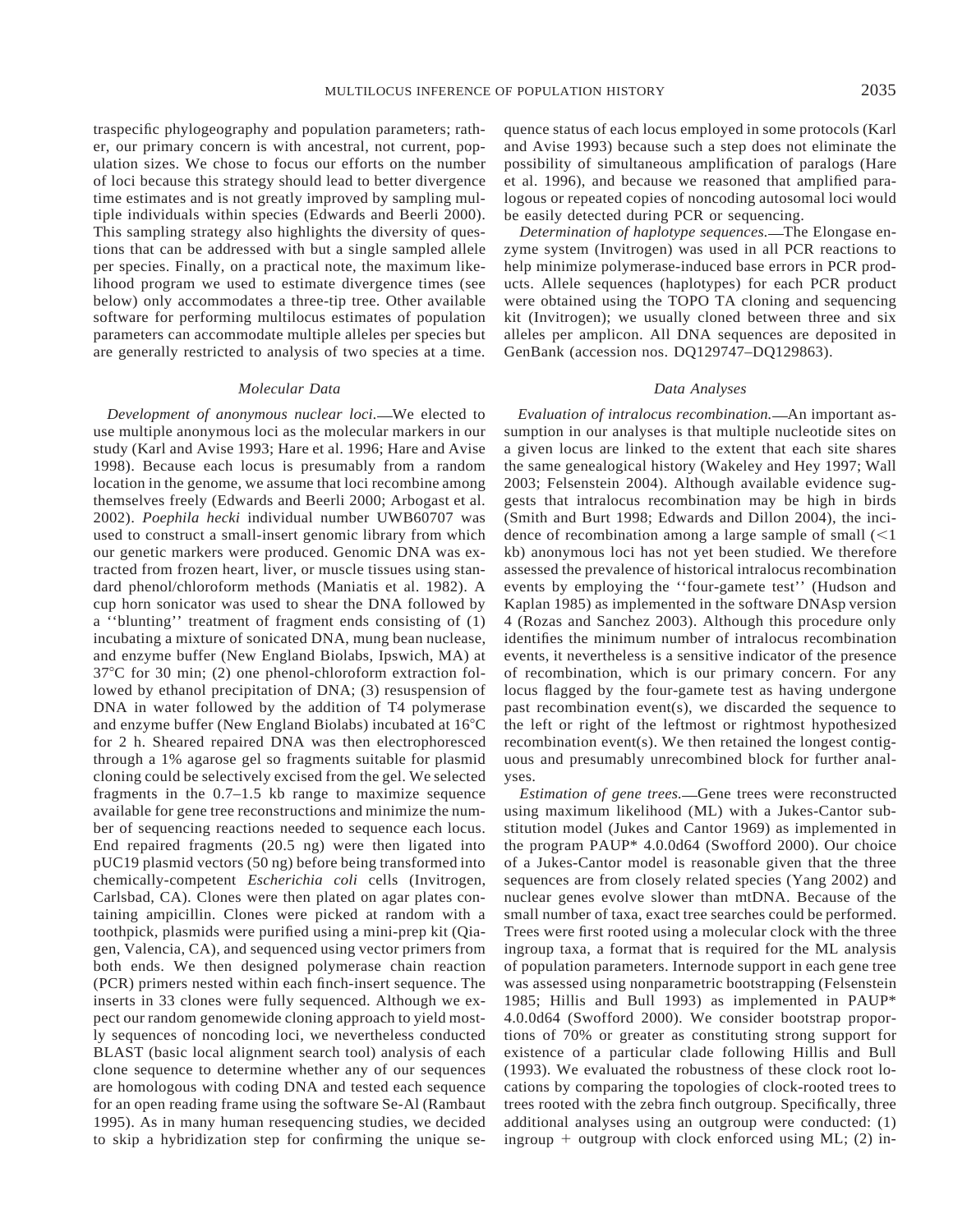

FIG. 1. Assumed species tree and parameters of interest in present study. Lowercase letters a, h, and c represent abbreviated species' names *acuticauda*, *hecki*, and *cincta*.

group  $+$  outgroup with clock not enforced using ML; and  $(3)$  ingroup + outgroup estimated using maximum parsimony. All phylogenetic analyses were run using PAUP\* 4.0.0d64 (Swofford 2000).

*Evaluation of intralocus, among-lineage rate variation.* The quality of our clock-constrained gene tree reconstructions depends on whether the molecular clock assumption was met for each locus. We used a method by Tajima (1993; his one-degree-of-freedom [1D] method) to test each locus individually for its adherence to a molecular clock. This test is tailored to three-tip trees and has power comparable to the relative rates and likelihood ratio tests but is preferable to these alternative methods because it does not call for assumptions about the patterns of nucleotide substitution within or across sites (Tajima 1993). The only assumption of Tajima's 1D test is that the population history (species tree) of the three species is justified, which is the case here (see below). We rejected the clock hypothesis for any locus showing statistically significant chi-squared values at the 5% level of significance (Rohlf and Sokal 1981).

*Justification for finch species tree.* Although significant phylogenetic evidence already exists supporting the ((*acuticauda*, *hecki*), *cincta*) species tree (Cracraft 1986; M. Sorenson pers. comm. 2004), we nevertheless sought to verify this proposition by using our multilocus data to infer the species tree for these taxa because our molecular clock analyses and estimates of divergence times and ancestral population sizes depend on the assumption that we know the populational history of these species. One way to estimate a species tree from multiple gene trees is via a majority-rule criterion, whereby the gene tree whose topology is found most frequently is presumed to reflect the topology of the species tree (Saitou and Nei 1986; Pamilo and Nei 1988; Maddison 1997). Another method for estimating the species tree from multilocus data involves using ML to estimate divergence times and ancestral population sizes for each of the three possible tree topologies and then designating the tree with the highest likelihood value as the most probable species tree (J. Wakeley, pers. comm. 2004).

*Maximum likelihood estimation of divergence times and ancestral population sizes.* We used the maximum likelihood program Ne3sML (Yang 2002) to estimate two population

divergence time ( $\gamma_{\text{abc-ab}}$ ,  $\gamma_{\text{ab}}$ ) and two ancestral population size ( $\theta_{ab}$ ,  $\theta_{abc}$ ) parameters. Throughout, subscripts a, h, and c represent the three finch species *acuticauda*, *hecki*, and *cincta*, respectively (Fig. 1). Note, each  $\gamma$  parameter represents a time interval *between* speciation events (in mutation units), as opposed to indicating nodal ages (although, corresponding to the root of the species tree,  $\gamma_{ab}$  is also a nodal age). This method assumes no gene flow after population divergence, free recombination among loci but not within them, and random mating within ancestral populations. We initially conducted analyses assuming a constant mutation rate across all loci (one-rate model). However, among-locus rate variation can bias estimates of ancestral population size (Takahata and Satta 1997; Yang 1997, 2002; Wall 2003). We therefore also performed likelihood analyses that incorporated information about locus-specific mutation rates (variable-rate model). Locus-specific rates were estimated by first calculating average outgroup-to-ingroup distances, then standardizing the estimate for each locus using the mean of all locus-specific distances (see Yang 2002).

The program yields maximum likelihood estimates (MLE) in units of substitutions per site. To convert these estimates to absolute values of speciation times in years  $(τ)$  and ancestral effective population sizes  $(N_a)$ , we assumed that generation time for these species is one year and that our sequences have been evolving at a neutral autosomal mutation rate ( $\mu$ ) of 3.6  $\times$  10<sup>-9</sup> substitutions/site/year. We note that our generation time, which is based on zebra finches, may represent a rough estimate owing to the highly unpredictable nature of adult survivorship in this species (Zann 1996). The mutation rate is a recent calibration for autosomal nuclear genes based on divergences between the chicken and turkey lineages (Axelsson et al. 2004). The latter two assumptions allowed us to obtain  $\tau$  and  $N_a$  via the equations  $\gamma = \tau \mu$  and  $\theta = 4N_a\mu$ .

*Bayesian analyses of divergence times and ancestral population sizes.* We also analyzed our multilocus data using a Bayes Markov chain Monte Carlo method implemented in the MCMCcoal program (Yang 2002; Rannala and Yang 2003). As in the maximum likelihood program, the Bayesian program uses multiple independent loci, with the same assumptions associated with the maximum likelihood method,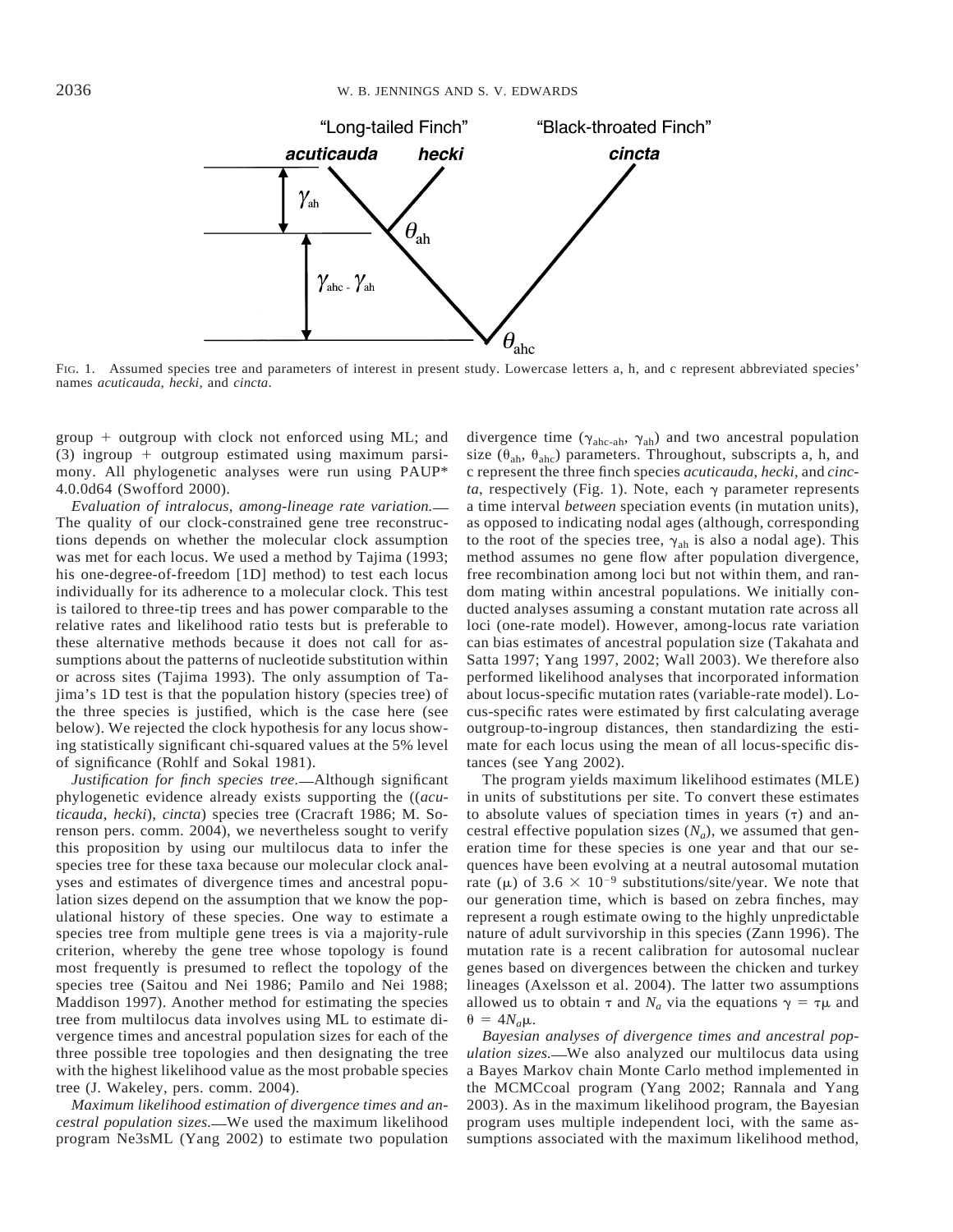to estimate population divergence times and ancestral population sizes. In contrast to the likelihood program, however, independent gamma prior probability distributions (not to be confused with divergence time  $\gamma$ ) must be specified for each of the four parameters. Specifically, values for the  $\alpha$  and  $\beta$ hyperparameters must be selected, which in turn determine the mean  $(\alpha/\beta)$  and variance  $(\alpha/\beta^2)$  of each gamma distribution (Yang 2002). The priors therefore represent both a strength and a weakness of this approach, depending on how informative (or misleading) a given set of priors are relative to how much information exists in the data (likelihood). As is likely to be the case with this type of study, we did not have good prior information about our parameters. Faced with such a problem, Bayesians often employ the use of ''vague'' prior distributions (Broemeling 2002), a strategy that reduces the prior's influence on the resulting posterior probability distributions, thereby enabling one to still exploit the Bayesian statistical machinery. Assuming the data contain some useful signal, the resulting mean of the posterior distribution should closely resemble the MLE of the same data (Yang 2002).

Rannala and Yang (2003) recommend using a minimum  $\alpha$ value of 1. We therefore specified exponential priors for each parameter (i.e.,  $\alpha = 1$ ). Although the exponential is an extremely vague prior, we nevertheless performed a sensitivity analysis to assess the signal strength in our data. The priors used in our first analysis (analysis 1) were set so that both divergence time parameters ( $\tau_{\text{ahc-ah}}$  and  $\tau_{\text{ah}}$ ) had a mean value of 1.0 million years (my), and ancestral effective population sizes ( $N_{\text{ah}}$  and  $N_{\text{abc}}$ ) at 50,000. In analysis 2, the prior means were increased an order of magnitude to 10.0 my for  $\tau_{\text{abc-ab}}$  and  $\tau_{\text{ah}}$ , and 500,000 for  $N_{\text{ah}}$  and  $N_{\text{ahc}}$ . Our rationale is that if our data contain sufficient signal then changing the prior should have little effect on the posterior results and our posterior means should also approximate the MLE in both cases. Bayesian runs were continued for 106 generations with a burn-in of 104 generations. Each analysis was run at least twice and with different random number seeds to check for convergence.

Parameter variance versus number of loci.—We evaluated the hypothesis that increases in the number of loci causes a decrease in parameter variance (Pluzhnikov and Donnelly 1996) by plotting the Bayesian 95% credibility interval (CI) for each parameter versus number of loci. To guard against biases due to sampling artifacts, we performed each analysis using five random subsets of our data and then plotted mean values for the upper and lower CI. Moreover, we elected to use the priors in analysis 2 so that the prior would exert less influence over the posterior.

### **RESULTS**

### *Data Characteristics and Gene Tree Reconstructions*

A total of 30 anonymous loci were developed, ranging in size from 216 to 825 bp (average size 553 bp; total of 16,598 nucleotide sites), a descriptive summary of which is presented in Table 1. Intralocus variability across all three species ranged from 0 to 5.6% of the sites (Table 1). In addition to the site polymorphisms at variable nucleotide sites, Fig. 2A), another type of sequence variability was evident in the form

of allele length polymorphisms due to indel sites not shared between amplified alleles (Fig. 2B,C). Cloning of such PCR products resolved both SNP and allele length heterozygotes, thereby yielding the actual PCR allele sequences (Fig. 2A– C). Only three loci had homologous matches with the GenBank database according to our BLAST results. Locus Pa-01 matched an olfactory receptor gene in *Gallus gallus*  $(P < 6.0 \times 10^{-68}$ , 248 bp alignment), Pa-14 matched a sacsin gene in *Gallus gallus* ( $P = 0.0$ , 648 bp alignment); and Pa-25 matched sequences with several species of *Amazona* bfibrinogen intron 7 region ( $P < 4.0 \times 10^{-4}$ , 169 bp alignment; coincidentally a locus of interest in avian systematics; Prychitko and Moore 1997). Open reading frames were only found in the two putatively coding loci (Pa-01 and Pa-14), confirming that the vast majority of our loci are noncoding as expected. We also observed low  $(<50\%)$  GC content in most of our presumably noncoding loci (Table 1), consistent with findings from at least some songbirds (Prychitko and Moore 1997; Gasper et al. 2001; Drovetski 2002). We were able to determine outgroup sequences for 27 of the 30 loci. The overall incidence of intralocus recombination in our data appears uncommon, as four-gamete tests suggested only eight historical recombination events dispersed among six loci (Table 1). The molecular clock hypothesis was rejected for only three loci (Table 1), a result that may in part be due to low power of rejection for our short sequences. Consistent with this result is the fact that 26 of the 27 gene trees for which there were outgroups were rooted at the same place using clock or outgroup methods (Table 2). For the two unresolved loci, the clock-root location in locus Pa-29 conflicted with the outgroup-chosen location, whereas locus Pa-30 contained no polymorphic sites (Table 2). The topologies of 21 gene trees were well supported as evidenced by their high bootstrap values (Fig. 3). There was considerable variation in coalescent times among the trees, which also reflected all three possible topologies (Fig. 3).

Sixteen gene trees in Figure 3 matched the putative species tree ((a, h), c), whereas the other topologies were found with a frequency of seven  $((a, c), h)$ , and five  $((h, c), a)$ . Thus, by the majority-rule criterion (Saitou and Nei 1986; Pamilo and Nei 1988) these results suggest that topology ((a, h), c) represents the species tree assuming a pure species isolation model. Moreover, our coalescent-maximum likelihood analysis of the complete dataset is weakly consistent with that the assumed species tree being correct, because the three possible tree topologies yielded ML values of  $-1379.9$ ,  $-1381.6$ , and  $-1381.5$  for topologies ((a, h), c), ((a, c), h), and ((h, c), a), respectively.

### *Maximum Likelihood Estimates of Divergence Times and Ancestral Population Sizes*

Taking into account substitution rate parameters as outlined in the methods, our maximum likelihood analyses of a one-rate model suggest that the long-tailed finches (*acuticauda* and *hecki*) split from each other across the Kimberley Plateau–Arnhem Land Barrier approximately 0.34 mya and that black-throated finches diverged from the long-tailed finches across the Carpentarian Barrier around 0.22 my earlier (Table 3). Ancestral effective population sizes seem to have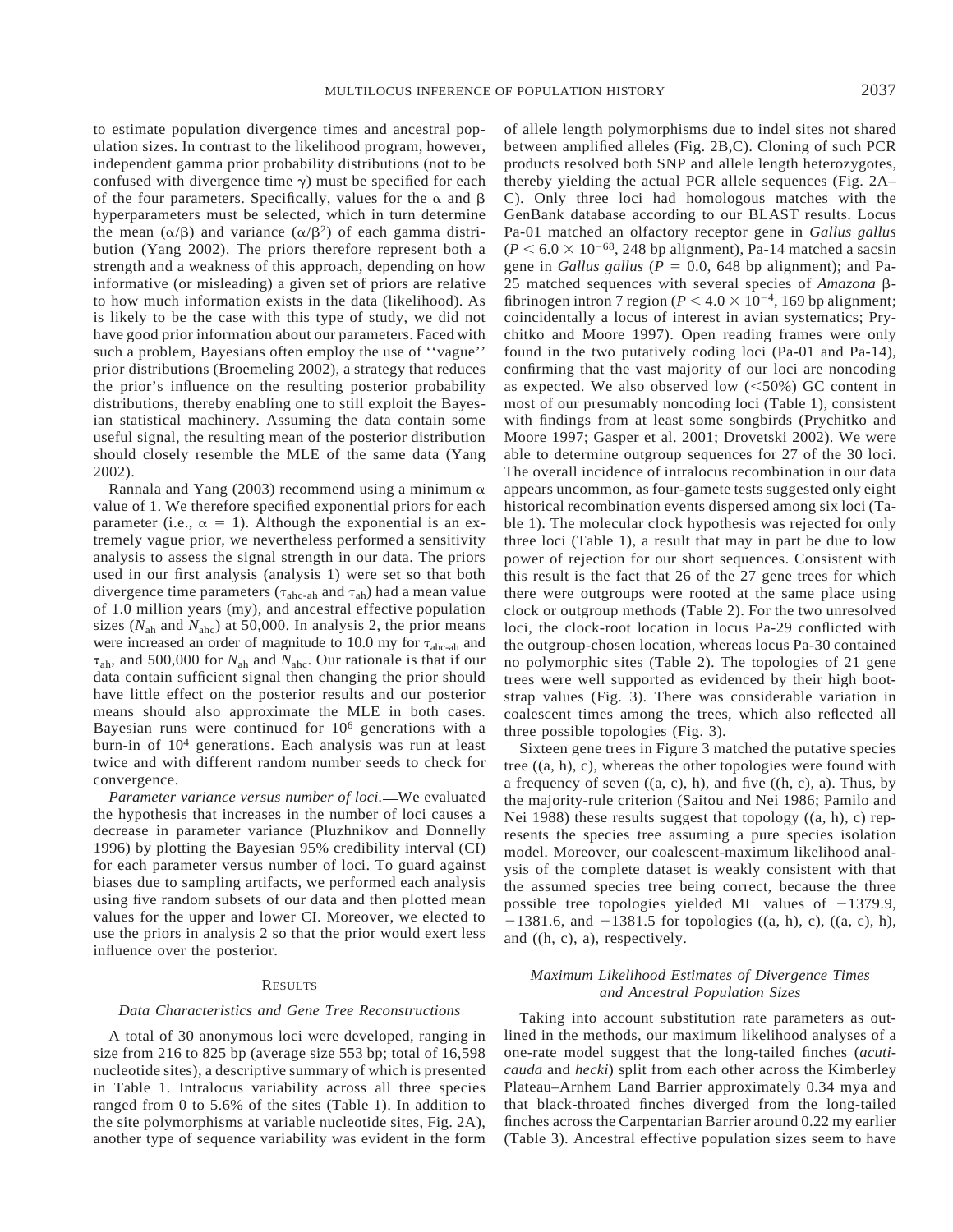TABLE 1. Descriptive statistics for the 30 loci used in this study. Sequence length includes alignment gaps. Each locus was tested for its adherence to a molecular clock using Tajima's 1D test (Tajima 1993). Nonsignificant test results are indicated by ns; asterisks indicate statistical significance at the  $*P < 0.05$  and  $*P < 0.005$  levels, respectively. Minimum numbers of historical intralocus recombination events were ascertained using four-gamete tests (Hudson and Kaplan 1985).

| Locus   | Sequence length<br>in base pairs | No. of variable<br>sites $(\% )$ | % GC | Molecular clock<br>test | Minimum number of<br>recombination events |
|---------|----------------------------------|----------------------------------|------|-------------------------|-------------------------------------------|
| $Pa-01$ | 577                              | 11(1.9)                          | 50   | ns                      | $\boldsymbol{0}$                          |
| Pa-02   | 613                              | 13(2.1)                          | 38   | ns                      | $\mathbf{0}$                              |
| Pa-03   | 317                              | 10(3.2)                          | 32   | ns                      | $\overline{0}$                            |
| Pa-04   | 512                              | 3(0.6)                           | 34   | ns                      | $\overline{0}$                            |
| Pa-05   | 590                              | 4(0.7)                           | 41   | ns                      | $\boldsymbol{0}$                          |
| Pa-06   | 544                              | 2(0.4)                           | 33   | ns                      | $\overline{0}$                            |
| Pa-07   | 500                              | 18(3.6)                          | 43   | ns                      | $\boldsymbol{0}$                          |
| Pa-08   | 573                              | 9(1.6)                           | 38   | ns                      | $\overline{0}$                            |
| Pa-09   | 659                              | 14(2.1)                          | 45   | ns                      | $\boldsymbol{0}$                          |
| $Pa-10$ | 454                              | 14(3.1)                          | 40   | ns                      | $\boldsymbol{0}$                          |
| Pa-11   | $6811$ (253)                     | 17(2.5)                          | 38   | ns                      | $\sqrt{2}$                                |
| Pa-12   | $825^2$ (797)                    | 17(2.1)                          | 49   | ns                      | $\boldsymbol{0}$                          |
| Pa-13   | $520^1$ (379)                    | 4(0.8)                           | 36   | ns                      |                                           |
| Pa-14   | 648                              | 1(0.2)                           | 42   | ns                      | $\mathbf{0}$                              |
| Pa-15   | 468                              | 1(0.2)                           | 39   | ns                      | $\boldsymbol{0}$                          |
| Pa-16   | 481                              | 6(1.2)                           | 37   | ns                      | $\overline{0}$                            |
| Pa-17   | 216                              | 2(0.9)                           | 35   | ns                      | $\boldsymbol{0}$                          |
| Pa-18   | 620                              | 16(2.6)                          | 38   | $\ast\ast$              | $\boldsymbol{0}$                          |
| Pa-19   | 608                              | 6(1.0)                           | 38   | $\approx$               | $\boldsymbol{0}$                          |
| $Pa-20$ | $3391$ (134)                     | 19(5.6)                          | 54   | ns                      | $\overline{c}$                            |
| $Pa-21$ | 591                              | 14(2.4)                          | 41   | ns                      | $\boldsymbol{0}$                          |
| Pa-22   | 640                              | 11(1.7)                          | 37   | ns                      | $\mathbf{0}$                              |
| Pa-23   | 657                              | 9(1.4)                           | 40   | ns                      | $\boldsymbol{0}$                          |
| Pa-24   | $5611$ (318)                     | 6(1.1)                           | 37   | ns                      |                                           |
| Pa-25   | 618                              | 6(1.0)                           | 54   | ns                      | $\boldsymbol{0}$                          |
| $Pa-26$ | $5401$ (333)                     | 5(0.9)                           | 46   | ns                      |                                           |
| Pa-27   | 405                              | 8(2.0)                           | 33   | $**$                    | $\mathbf{0}$                              |
| Pa-28   | 613                              | 10(1.6)                          | 42   | ns                      | $\boldsymbol{0}$                          |
| Pa-29   | $6571$ (443)                     | 16(2.4)                          | 41   | ns                      | $\mathbf{1}$                              |
| Pa-30   | 571                              | 0(0.0)                           | 44   | ns                      | $\overline{0}$                            |

<sup>1</sup> Sequence length in parentheses represents a presumed single nonrecombined block (see Materials and Methods).

<sup>2</sup> Sequence length in parentheses after sites 776–803 was omitted due to questionable sequence alignment involving an indel region.

been quite large, on the order of several hundred thousand (Table 3). The relative or locus-specific mutation rates estimated for the 27 loci with outgroup sequences available vary minimally (Fig. 4). Only locus Pa-20 stands out as an outlier, exhibiting a far higher mutation rate than the other loci (Fig. 4), perhaps because it is a pseudogene or, less likely, due to paralogous relationships among amplified sequences. Regardless, MLEs of the four parameters with these locus-specific rates incorporated were very similar to those with the one-rate model (Table 3) and our results are unaffected by the outlier locus.

# *Bayesian Estimates of Divergence Times and Ancestral Population Sizes*

Results of analysis 1 with the first set of priors suggest that the two long-tailed finches (*acuticauda* and *hecki*) diverged from each other around 0.61 mya, and the blackthroated finches (*cincta*) diverged from the long-tailed finch lineage 0.10 my earlier (Table 4). In analysis 2, with the larger and broader priors, these divergence times were found to be 0.31 my and 0.29 my, respectively (Table 4) thereby reflecting the MLEs (Table 3 and Fig. 5A,B). Despite the use of prior means differing by 9 my, the resulting posterior means in each analysis remained within approximately 0.3 my of each other (Table 4, Fig. 5A,B). The ancestral population sizes estimated in analysis 1 were substantially smaller than those in analysis 2, most likely because the prior means and variances in analysis 1 were smaller than in analysis 2 (Table 4). Figure 5C clearly shows that the posteriors are tracking the priors for the *N*ah parameter. Despite the fact that the posterior distribution is nearly centered over the MLE for this parameter, the Bayesian estimates of *N*ah should remain questionable. The Bayesian estimates of the other ancestral population size,  $N_{\text{abc}}$ , appear to be less biased by the prior, perhaps because the data contain more signal for estimating  $N_{\text{ahc}}$  (Fig. 5D).

# *Parameter Variance versus Number of Loci*

Our analyses show that the variance for both divergence time parameters undergoes a steep decrease from two to 10 loci, before leveling out and remaining constant thereafter (Fig. 6A,B). Indeed, both divergence time estimates experienced nearly a threefold reduction in variance when as few as 10 loci are sampled (Fig. 6A,B). Oddly, such a variance reduction was not observed for one of the ancestral population size parameters  $(N_{ab})$ , because the variance remained constant regardless of numbers of loci analyzed (Fig. 6C). Note also that the posterior mean value stays very close to the prior mean value (about 500,000), which suggests that the prior may have driven the result owing to lack of signal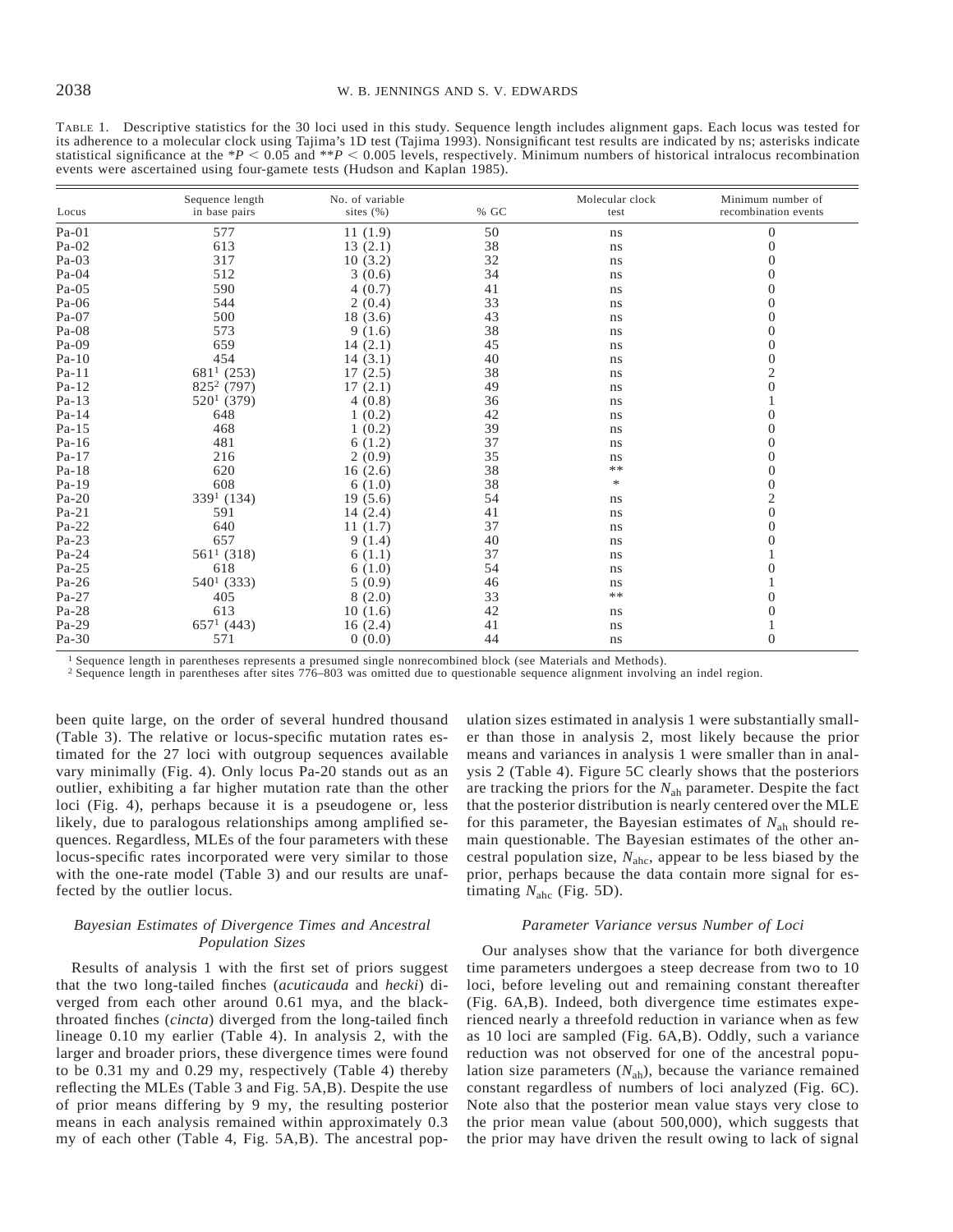

FIG. 2. Two types of DNA sequence polymorphism illustrated in chromatograms of the same nuclear locus. (A) Partial chromatogram generated from a directly sequenced polymerase chain reaction (PCR) product showing it to be heterozygous for a nucleotide site (arrow) and also for an indel (to the right of the vertical dashed line). Cloning and sequencing of this PCR product confirms the existence of G and A nucleotides (at arrows) as well as a GG found in the shaded region of (B) but missing in (C), thereby explaining the length differences between alleles.

in the data (also see Fig. 5C). In contrast, the variance around the other ancestral population size parameter  $(N_{abc})$  underwent a gradual narrowing with increasing numbers of loci culminating in a twofold reduction with 30 loci (Fig. 6D). Although the posterior mean of  $N_{abc}$  stabilized to values very close to the prior mean beginning at 10 loci (Fig. 6D), this estimate nonetheless agrees with the MLE of this parameter (Table 3), suggesting that the prior may not have unduly influenced the posterior (see also Fig. 5D) as it did with *N*ah (see also Fig. 5C).

# *Gene Divergence Times versus Population Divergence Times*

We used the Jukes-Cantor distances, *D,* of our ML gene trees from the root to the tips (Fig. 3) to approximate coalescent times (*D*/2). Although this approach is not the most efficient estimate of coalescent time, it is known to be unbiased (Tavare et al. 1997). We contrasted gene divergence (coalescent) times (*D*/2) with inferred population divergence times  $(y)$ . A striking level of discordance is seen when we compare average gene divergence with the maximum likelihood and Bayesian estimates of population divergence (Fig. 7). All population divergence estimates including their error bars indicate that speciation occurred entirely within the Pleistocene as does the gene divergence for the *acuticauda* versus *hecki* split. By contrast, gene divergence for the *cincta* versus (*acuticauda*, *hecki*) is inferred to have occurred somewhere between the late Pliocene and early Pleistocene, over 1.3 my earlier than the corresponding estimated population divergence (Fig. 7).

# **DISCUSSION**

We used a multilocus coalescent approach to infer basic details of speciation in *Poephila* finches, a classic example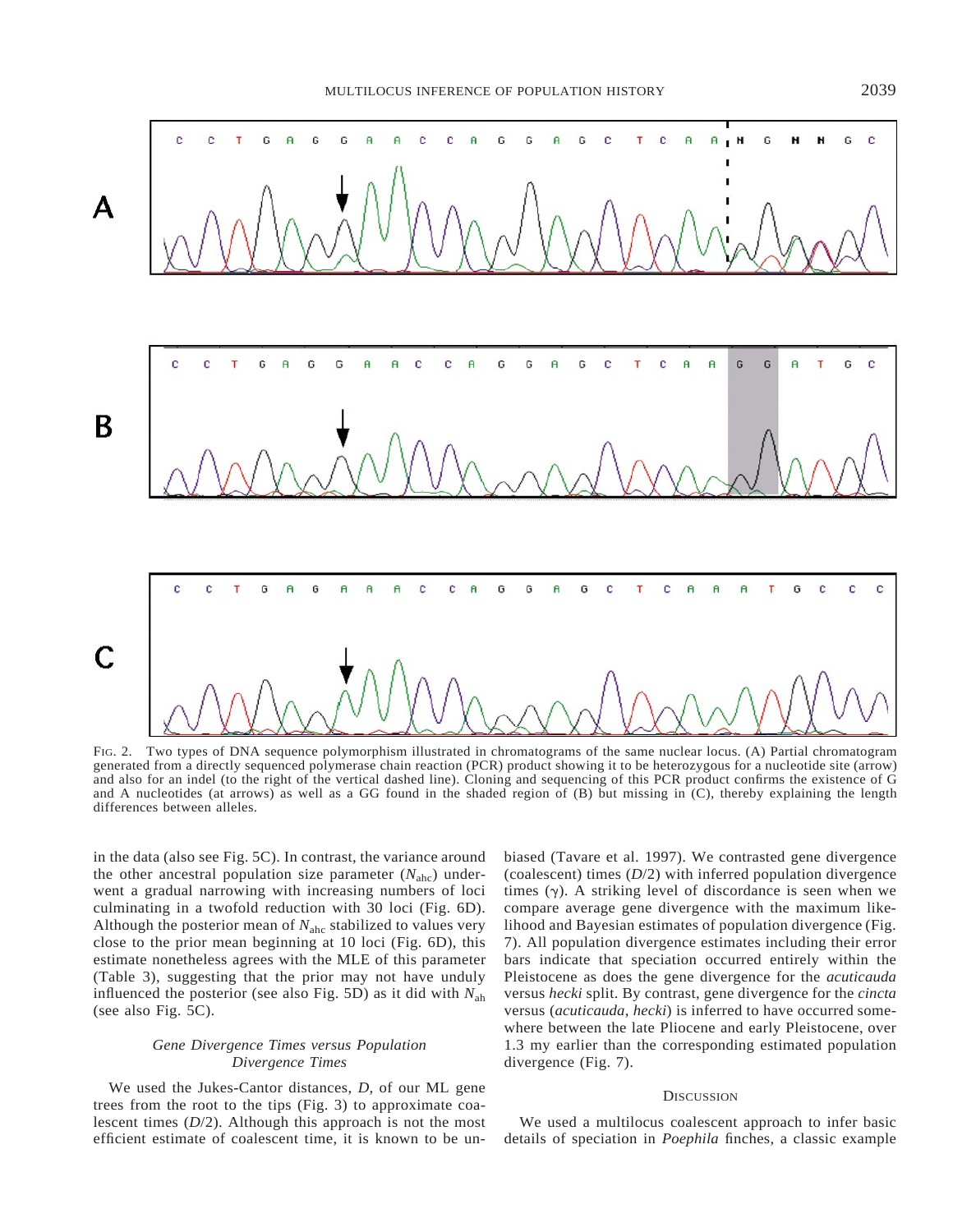TABLE 2. Hypothesized root locations in each of the 30 gene trees using four different rooting methods. The first analysis used the clock rooting method, whereas the other three analyses consisted of variations of the outgroup rooting method. Taxon names in table are the ingroup branches where the root is hypothesized to be located on each tree. Optimality criterion used in each analysis is shown in parentheses. ML represents maximum likelihood optimality criterion, u represents unresolved root location, and asterisks denote cases in which an outgroup sequence was unavailable. *Poephila cincta* (shown in bold) represents the presumed root location in the species tree. See Figure 3 for illustrations of each reconstructed gene tree showing root locations.

|         | Clock rooting<br>(ML-clock enforced) | Outgroup rooting    | Outgroup rooting<br>$(ML-no)$ | Outgroup rooting<br>(maximum |
|---------|--------------------------------------|---------------------|-------------------------------|------------------------------|
| Locus   |                                      | (ML-clock enforced) | clock enforced)               | parsimony)                   |
| $Pa-01$ | cincta                               | cincta              | cincta                        | cincta                       |
| $Pa-02$ | cincta                               | cincta              | u                             | u                            |
| $Pa-03$ | cincta                               | cincta              | cincta                        | cincta                       |
| $Pa-04$ | cincta                               | cincta              | u                             | u                            |
| $Pa-05$ | cincta                               | u                   | u                             | u                            |
| Pa-06   | cincta                               | cincta              | cincta                        | cincta                       |
| Pa-07   | cincta                               | cincta              | cincta                        | cincta                       |
| $Pa-08$ | cincta                               | cincta              | cincta                        | cincta                       |
| $Pa-09$ | cincta                               | cincta              | cincta                        | cincta                       |
| $Pa-10$ | cincta                               | $\ast$              | $\ast$                        | $\ast$                       |
| $Pa-11$ | cincta                               | cincta              | cincta                        | cincta                       |
| $Pa-12$ | cincta                               | cincta              | u                             | u                            |
| $Pa-13$ | u                                    | cincta              | cincta                        | cincta                       |
| $Pa-14$ | cincta                               | $\ast$              | $\ast$                        | *                            |
| $Pa-15$ | cincta                               | cincta              | u                             | u                            |
| Pa-16   | cincta                               | u                   | u                             | <b>u</b>                     |
| Pa-17   | hecki                                | hecki               | hecki                         | hecki                        |
| $Pa-18$ | hecki                                | hecki               | hecki                         | hecki                        |
| Pa-19   | hecki                                | hecki               | hecki                         | hecki                        |
| $Pa-20$ | hecki                                | hecki               | hecki                         | hecki                        |
| $Pa-21$ | hecki                                | hecki               | hecki                         | hecki                        |
| $Pa-22$ | <b>u</b>                             | hecki               | hecki                         | hecki                        |
| $Pa-23$ | hecki                                | hecki               | hecki                         | hecki                        |
| Pa-24   | acuticauda                           | acuticauda          | acuticauda                    | acuticauda                   |
| $Pa-25$ | acuticauda                           | u                   | u                             | u                            |
| Pa-26   | acuticauda                           | acuticauda          | acuticauda                    | acuticauda                   |
| Pa-27   | acuticauda                           | acuticauda          | acuticauda                    | acuticauda                   |
| Pa-28   | acuticauda                           | $\ast$              | $\ast$                        | $\ast$                       |
| Pa-29   | acuticauda                           | cincta              | cincta                        | cincta                       |
| $Pa-30$ | u                                    | u                   | u                             | u                            |

of divergence across the Carpentarian Barrier. We also investigated the significance of another northern Australian barrier, the lesser-known Kimberley Plateau–Arnhem Land Barrier. Speciation patterns across northern Australia have hitherto been studied with allozymes, chromosome variation, mtDNA or microsatellites, and ours is the first to use a multiple gene tree approach for species in this area (Edwards 1993; Wilmer et al. 1999). Moreover, our large sample of gene trees afforded us an opportunity to empirically evaluate the efficacy of multilocus estimation of the *Poephila* species tree, population divergence times, and ancestral population sizes using recently developed statistical tools.

### *Gene Tree Reconstructions, Multiple Nuclear Loci, and Historical Demography*

In this and in similar recent studies (e.g., Chen and Li 2001) locus sizes have been in the 200–800 bp range. Although the majority of our loci evidently had sufficient information to permit robust reconstructions of gene tree topologies, considerable error in branch lengths due to low number of variable sites probably contributed to the large variances, particularly around our ancestral population size estimates. Indeed, errors around estimates of ancestral  $\theta$  in recent studies have tended to be large (Yang 2002; Rannala and Yang 2003; this study). Why ancestral population sizes of extant species are more difficult to estimate accurately and precisely than current population sizes is not yet known (Wall 2003). One possible remedy would be to increase the length of each locus, which could then improve gene tree reconstructions. Based on a simulation study, Rannala and Yang (2003) observed that increasing the number of sites on each locus resulted in twofold reductions in Bayesian posterior credibility intervals of ancestral population size parameters and even more impressive variance decreases associated with divergence times. However, increasing locus lengths will also tend to increase the chances of including sites that have undergone recombination thereby confounding multiple genealogical histories (see Felsenstein 2004, pp. 464–465). Intralocus recombination is expected to reduce the coalescent variance leading to underestimation of ancestral population sizes (Wall 2003). The severity of the problem of intralocus recombination will probably vary among taxa (Hare 2001; Wall 2003); in *Drosophila*, such recombination is often high, necessitating the use of methods that incorporate this force (Hey and Kliman 2002). The situation may be similar in passerines, particularly when population sizes are large, providing abundant opportunities for recombination (Edwards and Dillon 2004). However, in the present study we found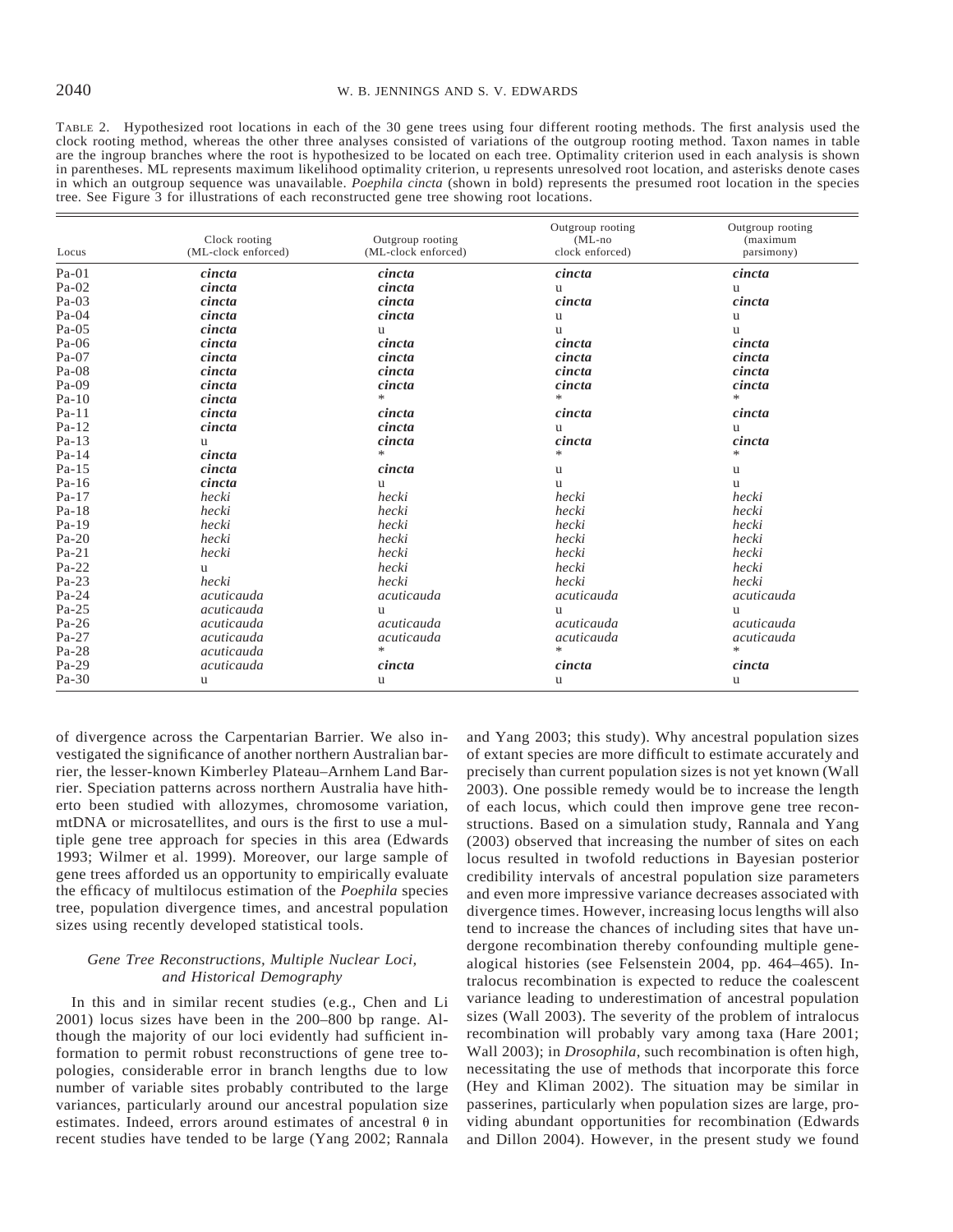

FIG. 3. Variation in topology and coalescent times for 30 gene trees. Root locations were determined via molecular clock; in most cases these root locations were confirmed by an outgroup (see Table 2). (A) Topologies of 16 gene trees that are congruent with the presumed species tree ((a, h), c). (B) Seven gene trees with topology ((a, c), h) that are incongruent with the species tree. (C) Five gene trees with topology ((h, c), a) that are incongruent with the species tree. (D) Two unresolved gene trees. Lowercase letters a, h, and c represent abbreviated species' names *acuticauda*, *hecki*, and *cincta*. Ultrametric trees were reconstructed from 30 independent nuclear loci using maximum likelihood and a Jukes-Cantor substitution model under a molecular clock. Numbers adjacent to each internal branch are bootstrap proportions. Each locus identifier is above its respective tree and further descriptive information about each locus can be found in Table 1. Branch lengths are drawn to same mutational scale.

TABLE 3. Maximum likelihood estimates (MLE) of divergence times and ancestral effective population sizes. One-rate model assumes homogeneous among-locus mutation rate variation, whereas variable-rate model incorporates information on relative rates estimated using outgroup sequences. Relative rates were not available for three loci (Pa-10, Pa-14, and Pa-28); therefore, these loci were excluded from the variable-rates analysis. A one-rate analysis was conducted on the 27-locus dataset for comparative purposes with the variable rates results. Parameters  $\gamma$  and  $\theta$  were converted to  $\tau$  and  $N_a$  using equations  $\gamma = \tau \mu$  and  $\theta = 4N_a\mu$ , respectively. Generation time is assumed to be one year and neutral autosomal mutation rate to be  $\mu = 3.6$ years. Subscripted letters a, h, and c refer to species *acuticauda*, *hecki*, and *cincta*.

| Parameter                                           | MLE one-rate model (30 loci) | MLE one-rate model (27 loci) | MLE variable-rate<br>model (27 loci) |
|-----------------------------------------------------|------------------------------|------------------------------|--------------------------------------|
| $\gamma_{\text{ahc-ah}}$ ( $\tau_{\text{ahc-ah}}$ ) | $0.00080(0.22 \text{ my})$   | $0.00050(0.14 \text{ my})$   | $0.00050(0.14 \text{ my})$           |
| $\gamma_{\rm ah}$ ( $\tau_{\rm ah}$ )               | $0.00123(0.34 \text{ my})$   | $0.00156(0.43 \text{ my})$   | $0.00181(0.50 \text{ my})$           |
| $\theta_{\rm ah}$ (N <sub>ah</sub> )                | 0.00554(384,653)             | 0.00312(216,681)             | 0.00282(195.951)                     |
| $\theta_{abc}$ (N <sub>ahc</sub> )                  | 0.00751(521,347)             | 0.00740(514,076)             | 0.00939(652,250)                     |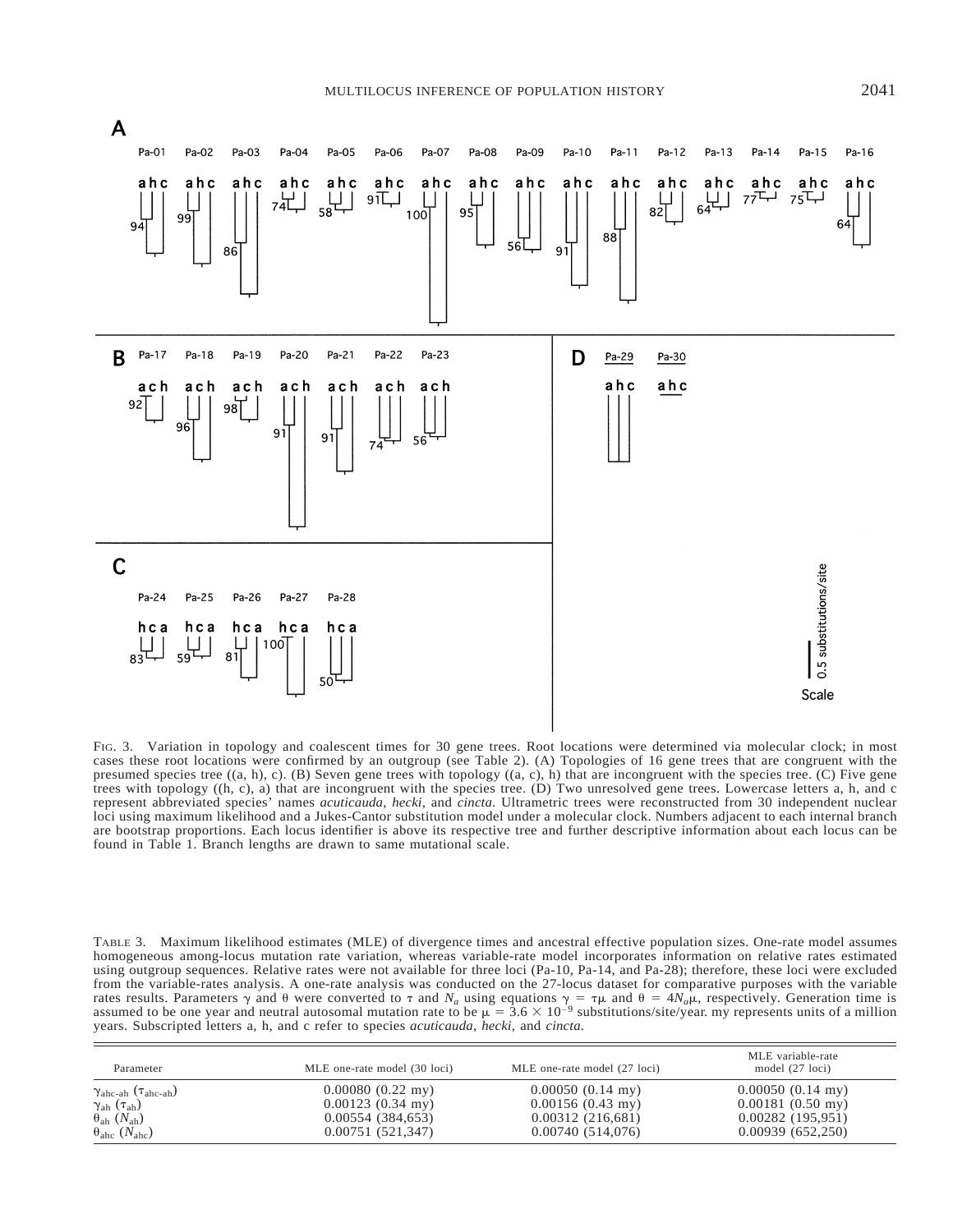

FIG. 4. Relative or among-locus mutation rate variation for 27 loci. Shown is a frequency distribution of among-locus relative rates derived from average genetic distances between ingroup and outgroup sequences scaled by the average among-locus rate (for details see Yang 2002).

recombination rates within our set of anonymous loci to be sufficiently low as to have negligible effects on our parameter estimates. Among-locus mutation rate variation is another factor that can negatively affect estimates of ancestral population sizes because it inflates coalescent variance, thereby causing an upward bias in estimates (Takahata and Satta 1997; Yang 1997, 2002). Fortunately, however, multilocus studies have so far found among-locus rate variation to be sufficiently low as to not adversely affect estimates of divergence time and ancestral population size (Yang 2002; Wall 2003; this study). Elucidating the factor(s) responsible for the large variances of ancestral population sizes remains

a challenge and further insights into this problem may come from simulation studies under a variety of demographic and genetic situations.

Given that large numbers of anonymous nuclear loci could potentially be developed from a single genome, one of the key questions emerging from multilocus population genetics is how many loci are needed for parameter estimation? This question is of great practical importance because increasing the number of independent loci should generally lead to a reduction in variance associated with coalescent estimates (Pluzhnikov and Donnelly 1996; J. Felsenstein, unpubl. ms.). Indeed, the present study supports this notion, as our divergence time parameters underwent parallel threefold reductions in variances when going from a two-locus dataset to a 10-locus dataset. The variances then remained at a constant level regardless whether 10 or 30 loci were analyzed. Likewise, the ancestral population size parameter  $\theta_{abc}$  also experienced an appreciable decrease in variance when larger datasets were analyzed. In contrast to the divergence times, however, the decrease in variance associated with  $\theta_{abc}$  occurred more gradually with increasing numbers of loci, suggesting that datasets containing more than 30 loci may provide further improvements in precision. Surprisingly, the variance of the other ancestral population size parameter,  $\theta_{ab}$ , remained the same regardless whether two or 30 loci were analyzed. It is not clear to us why we obtained such a result, but the fact that the priors we used in the Bayesian analyses had a large influence over the posteriors in this analysis suggests that our data contained insufficient information to estimate this parameter. Clearly, the methods we employed are more useful for estimating divergence times than ancestral population sizes as recent similar studies have found (Yang 2002; Rannala and Yang 2003). However, these observations may be contingent on the particular population history we

TABLE 4. Results of Bayesian Markov chain Monte Carlo analyses. In analysis 1, prior means were set to about 1.0 million years (my) for speciation times ( $\tau$ ) and 50,000 for ancestral effective population sizes ( $N_a$ ) after converting  $\gamma$  and  $\theta$  parameters to  $\tau$  and  $N_a$  using the equations  $\gamma = \tau \mu$  and  $\theta = 4N_a\mu$ , respectively. We assumed generation time to be one year and  $\mu = 3.6 \times 10^{-9}$  substitutions/site/ year. In analysis 2 prior means were increased 10-fold to assess sensitivity of posterior results to specified priors. In all analyses, exponential gamma priors were used for each parameter with the prior mean =  $\alpha/\beta$  and prior variance =  $\alpha/\beta^2$ . Approximations of prior densities were generated from the Bayes program. For clarity,  $\gamma$  and  $\theta$  values are in bold with the corresponding values of  $\tau$  and  $N_a$ immediately below. Subscripted letters a, h, and c refer to species *acuticauda*, *hecki*, and *cincta*.

| Parameter                                                                                  | $(\alpha, \beta)$ | Prior mean (95% interval)                     | Posterior mean (95% interval)    |
|--------------------------------------------------------------------------------------------|-------------------|-----------------------------------------------|----------------------------------|
|                                                                                            |                   | Analysis 1                                    |                                  |
| $\gamma_{\rm ahc\text{-}ah}$                                                               | (1, 278)          | 0.00355(0.00010, 0.01301)                     | 0.00036(0.00002, 0.00122)        |
| $\tau_{\text{ahc-ah}}$                                                                     |                   | $0.99$ my $(0.03$ my, $3.61$ my)              | $0.10$ my $(0.01$ my, $0.34$ my) |
| $\gamma_{\mathrm{ah}}$                                                                     | (1, 278)          | 0.00346(0.00009, 0.01273)                     | 0.00218(0.00124, 0.00310)        |
|                                                                                            |                   | $0.96$ my $(0.03$ my, $3.54$ my)              | $0.61$ my $(0.35$ my, $0.86$ my) |
| $\begin{array}{c} \tau_{\mathrm{ah}}\\ \theta_{\mathrm{ah}}\\ N_{\mathrm{ah}} \end{array}$ | (1, 1389)         | 0.00073(0.00002, 0.00266)                     | 0.00142(0.00018, 0.00396)        |
|                                                                                            |                   | 50,694 (1,597, 184,792)                       | 98,889 (12,222, 275,278)         |
| $\theta_{abc}$                                                                             | (1, 1389)         | 0.00075(0.00003, 0.00269)                     | 0.00537(0.00347, 0.00776)        |
| $N_{abc}$                                                                                  |                   | 52,014 (1,944, 186,667)                       | 373,056 (240,625, 538,611)       |
|                                                                                            |                   | Analysis 2                                    |                                  |
| $\gamma_{\text{ahc-ah}}$                                                                   | (1, 28)           | 0.03647(0.00105, 0.13380)                     | 0.00103(0.00007, 0.00249)        |
| $\tau_{\text{ahc-ah}}$                                                                     |                   | $10.13$ my $(0.29$ my, $37.17$ my)            | $0.29$ my $(0.02$ my, $0.69$ my) |
| $\gamma_{\mathrm{ah}}$                                                                     | (1, 28)           | 0.03560(0.00092, 0.13010)                     | 0.00113(0.00010, 0.00231)        |
| $\tau_{\text{ah}}$                                                                         |                   | 9.89 my $(0.25 \text{ my}, 36.14 \text{ my})$ | $0.31$ my $(0.03$ my, $0.64$ my) |
|                                                                                            | (1, 139)          | 0.00701(0.00021, 0.02599)                     | 0.00917(0.00117, 0.02604)        |
| $\theta_{\text{ah}}$<br>$N_{\text{ah}}$                                                    |                   | 486,597 (14,236, 1,805,069)                   | 636, 528 (81, 389, 1, 808, 056)  |
| $\theta_{abc}$                                                                             | (1, 139)          | 0.00739(0.00019, 0.02695)                     | 0.00741(0.00461, 0.01105)        |
| $N_{\text{abc}}$                                                                           |                   | 513, 194 (13, 472, 1, 871, 319)               | 514, 583 (320, 278, 767, 639)    |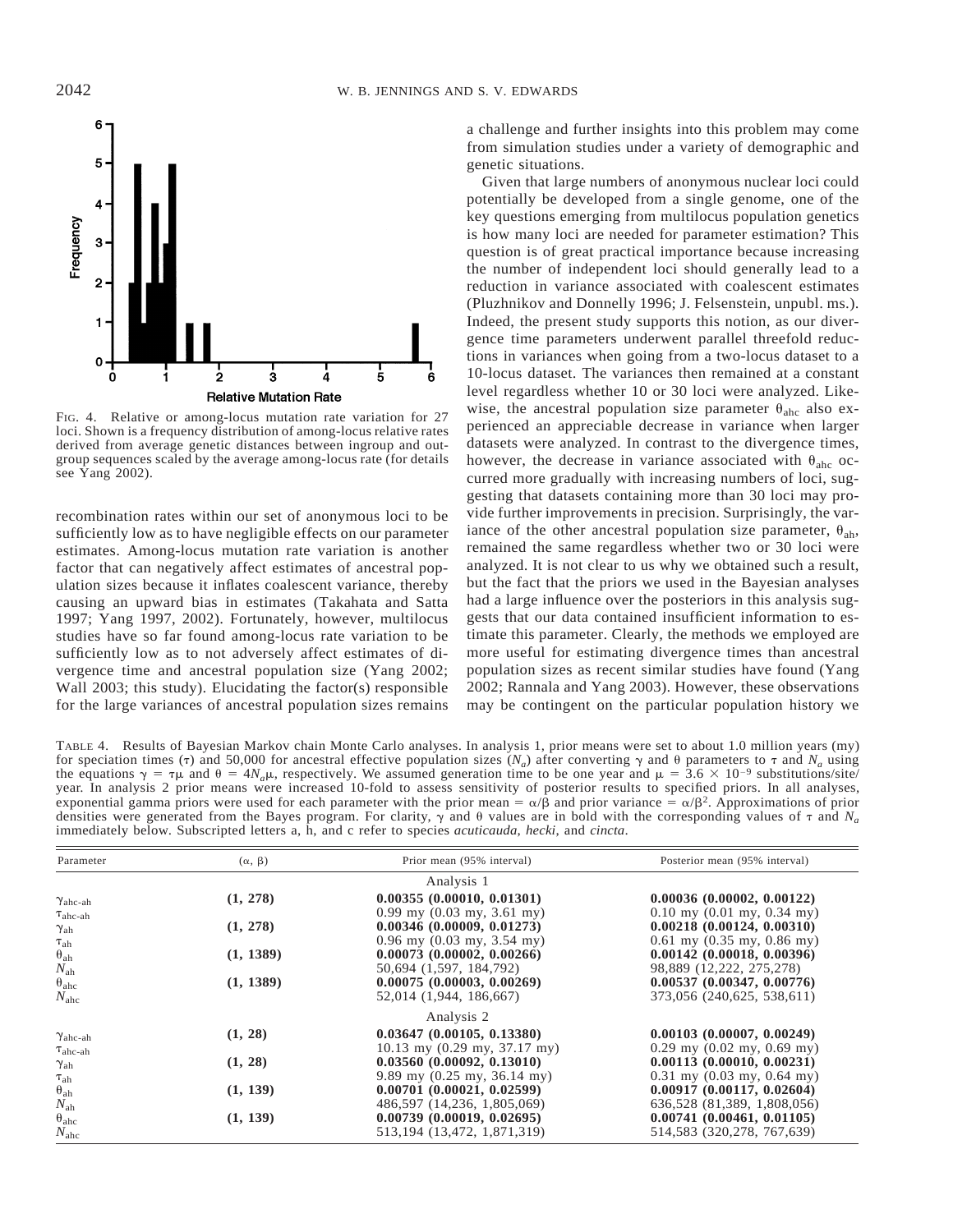

FIG. 5. Prior and posterior probability distributions of parameters in the Bayes analyses. Dashed curves represent prior probability distributions and solid curves are the posterior distributions. Black curves are results of priors used for analysis 1 and gray curves are results of priors used in analysis 2. (A) Time elapsed between speciation events  $(\tau_{\text{ahc-ah}})$ . (B) Time since most recent speciation event (tah). (C) Ancestral effective population size of long-tailed finches (*N*ah). (D) Ancestral effective population size of the three finch species (*N*ahc). See Table 4 for listing of prior and posterior means and 95% intervals. Approximations of prior densities were generated from the Bayes program. Solid black triangles located below the abscissa in each graph indicate the corresponding maximum likelihood estimate based on a one-rate mutation model for all loci (see Table 3).

studied, and more or fewer loci may be required in other speciation scenarios.

# *Species Tree, Speciation Times, and Ancestral Population Sizes*

Although our analyses are based on an assumed species tree topology previously supported by morphological and mtDNA studies, results of our coalescent-based approach to estimating the species tree adds strong corroborating evidence that this assumption is well founded. Our results indicate that the two types of long-tailed finches (*acuticauda* and *hecki*) last shared a common ancestor 0.31 mya with a 95% CI of 0.03–0.64 mya. Additionally, the time elapsed between the two speciation events was estimated to be only 0.29 my with a 95% interval of 0.02 to 0.69 my. Combining the divergence times, the population split that gave rise to black-throated (*cincta*) and long-tailed finches (*acuticauda*

and *hecki*) occurred only 0.6 mya. Such a young estimate for the speciation time is not surprising, as these species were previously characterized on morphological grounds as possible ''examples of the final stage in the speciation process, and not just unusually distinctive isolates.'' (Keast 1961, p. 394) Even after the error around our divergence time estimates is considered, our data suggest that the oldest timing for this event was 1.33 mya, which is still within Pleistocene epoch (i.e., 1.81–0.01 mya). The robustness of our estimate would appear to rest largely on our assumed mutation rate of  $3.6 \times 10^{-9}$  substitutions/site/year (Axelsson et al. 2004). Given our estimates for both divergence  $(\gamma)$  parameters, a mutation rate of 2.65  $\times$  10<sup>-9</sup> substitutions/site/year would be required to enlarge our divergence time estimates enough to entirely predate the Pleistocene. Although calibrations for neutral autosomal loci in birds are rare, Axelsson et al. (2004) noted the striking concordance between their calibration (3.6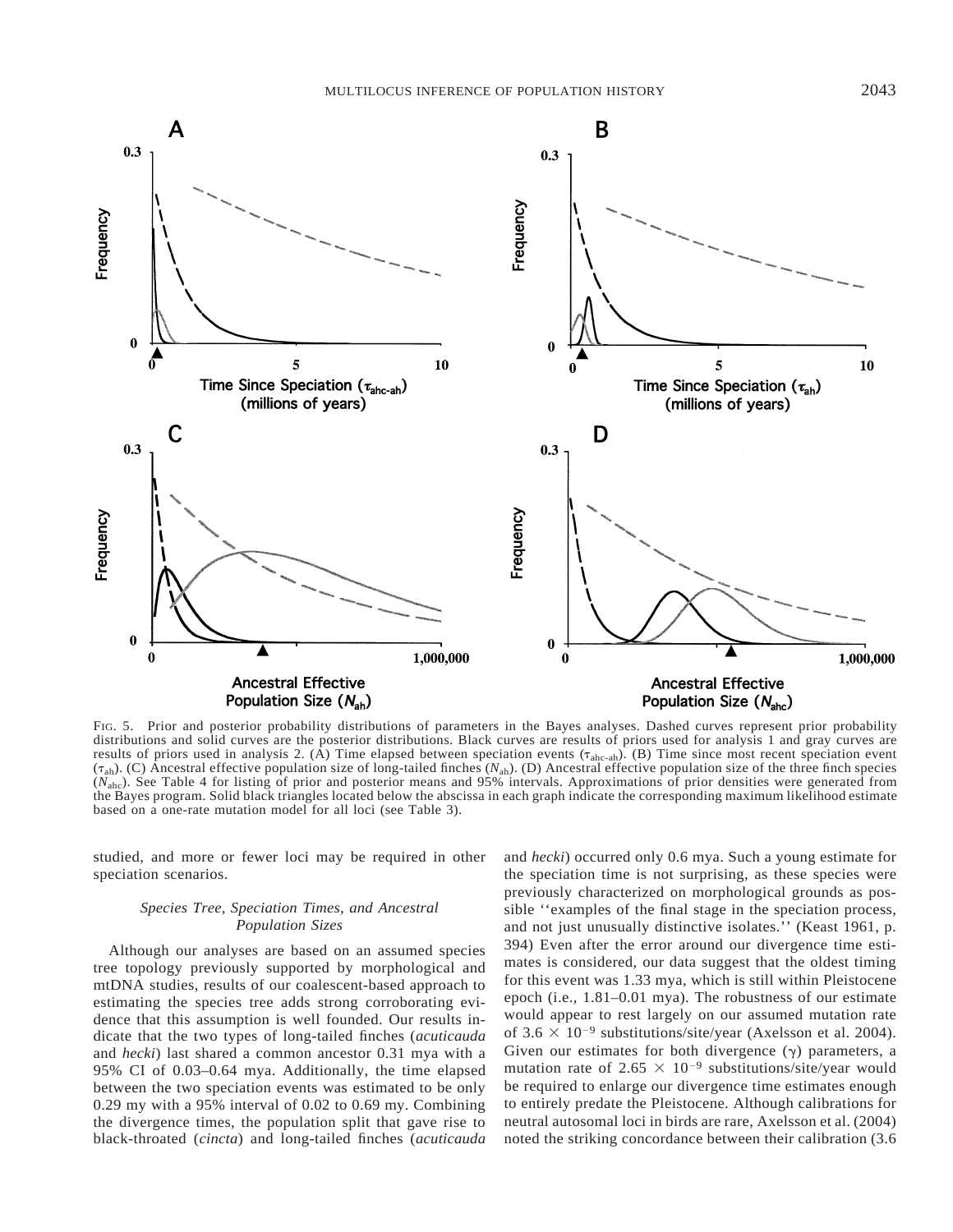

FIG. 6. Parameter variance as a function of numbers of independent loci. In each graph the mean of a Bayesian posterior probability distribution (solid line) along with the 95% credibility interval (between upper and lower dashed lines) is shown. Datapoints represent averages of five analyses involving randomly generated subsets of the data (see Materials and Methods). (A) Time in millions of years between speciation events  $(\tau_{abc-ab})$ . (B) Time since most recent speciation event  $(\tau_{ab})$ , which gave rise to *acuticauda* and *hecki* lineages. (C) Effective population size in the long-tailed finch ancestor  $(N_{ab})$ . (D) Effective population size in the ancestor to all three species of finches  $(N_{\text{abc}})$ . Subscripted letters a, h, and c represent species names as before.

 $\times$  10<sup>-9</sup> substitutions/site/year), based on 33 autosomal intron sequences, with previously published rates of  $3.4 \times 10^{-9}$  and  $4.0 \times 10^{-9}$  substitutions/site/year for the same taxa but which were based on restriction site mapping and fossils (Helm-Bychowski and Wilson 1986). Generational time differences between our study organisms versus the calibrated galliform divergences may also contribute to some bias in our results, although in our study generation time only informs estimation of population sizes, not divergence times (Yang 2002). Although our data indicate that the ancestral population sizes of these birds were large, on the order of several hundred thousand each, the estimated size of the long-tailed finch ancestor was earlier questioned on statistical grounds. However, the estimate for the basal ancestor has not only proven robust to our assumptions about the priors in the Bayesian analysis, but also to intralocus recombination and amonglocus rate variation. This suggests that the latter population size estimate may be reasonable provided that our assumed generation time of one year is correct (e.g., a longer gener-

ation time would result in a smaller ancestral population size estimate).

Although we have found evidence for detectable temporal divergence between *acuticauda* and *hecki* in our study, our use of a single individual per taxon makes inferences of gene flow and reproductive isolation challenging. On the one hand, the finding of a temporal split between these populations adds support to the idea that present-day contact between them represents an instance of secondary contact after a period of isolation possibly arising as a result of the postulated Kimberley Plateau–Arnhem Land Barrier. Despite the lack of reciprocal monophyly between these populations—by no means a requirement for evidence of population isolation in the recent past—the existence of genetic divergence (this study) as well as population-specific variation in bill color (Keast 1958; Harrison 1974; Boles 1988; Schodde and Mason 1999) and male song (Zann 1976) are consistent with a hypothesis in which the two populations have recently become reproductively isolated from each other (Irwin et al. 2001).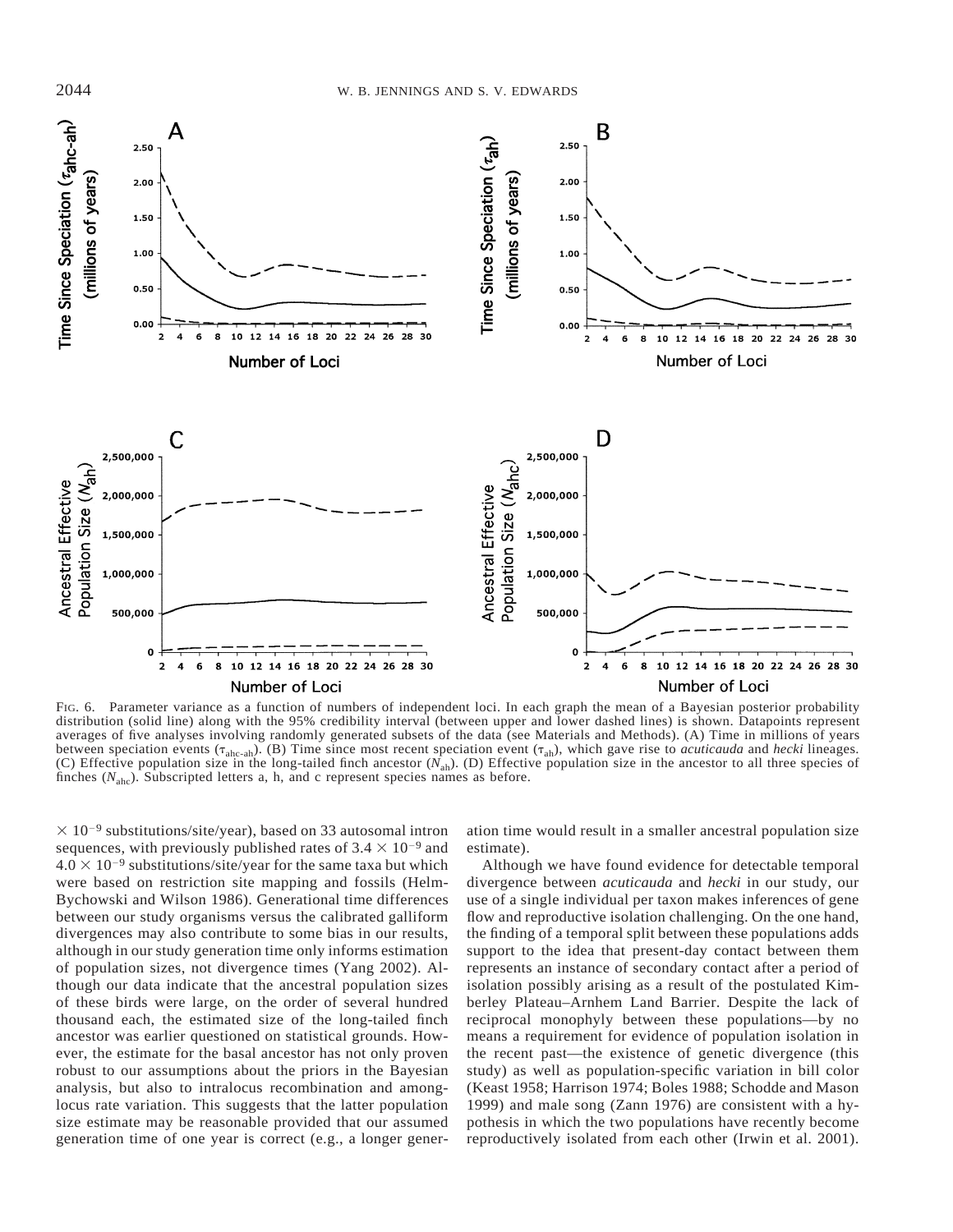

FIG. 7. Comparison of three methods for estimating population divergence time between black-throated and long-tailed finches (left three bars) and between long-tailed finch species (right three bars). Black bars, gene divergence (*D*/2) as a proxy for population divergence time estimated via average pairwise (Jukes-Cantor) distances across loci; gray bars, population divergence  $(\gamma)$  estimated via maximum likelihood estimation (MLE); white bars, population divergence  $(\gamma)$  estimated via Bayesian method. Because the maximum likelihood and Bayesian methods estimates speciation intervals (as opposed to strictly nodal ages), their values in the *cincta* versus (*acuticauda*, *hecki*) comparisons are composite values constructed using the sum of the two speciation intervals (i.e.,  $\tau_{\text{ahc}-\text{ah}} + \tau_{\text{ah}}$ ) taken from Tables 3 and 4. Approximate 95% confidence limit bars for gene divergence we Bayesian estimate were approximated by summing the two upper-bound and two lower-bound values from each speciation interval's 95% CI from Table 4. The Bayesian means and CI were selected from analysis 2 in Table 4 because the priors seem to have a less adverse influence on the posteriors than the priors in analysis 1. Confidence limits for the maximum likelihood method are difficult to estimate and are therefore not shown.

Extensive gene flow across the Kimberley Plateau–Arnhem Land or the Carpentarian Barriers would have resulted in a more even distribution of the three gene trees recovered. Still, our sample sizes for individuals are too small to rule out alternative explanations, and additional studies are needed to ascertain whether hybridization is occurring and whether song variation in male long-tailed finches does in fact represent a prezygotic (behavioral) isolating barrier between the two populations (Coyne and Orr 2004).

### *Implications for Comparative Phylogeographic Studies*

Comparative phylogeography is a powerful approach to studying the importance of geographical barriers to speciation (Bermingham and Moritz 1998; Moritz and Faith 1998). This approach has been fruitfully applied to biogeographic studies of Wet Tropics rainforests in eastern Australia, in which the importance of barriers to vertebrate (Joseph et al. 1993, 1995; Joseph and Moritz 1994; Schneider et al. 1998) and invertebrate (Hugall et al. 2002) speciation has been convincingly demonstrated. Once it has been established that a particular barrier sundered the populations of multiple unrelated organisms, it is then of interest to know whether such sundering of populations occurred simultaneously or at different times. In principle, comparative phylogeography can address this question as well, although previous efforts have focused primarily on single-locus estimates of gene divergence and no direct estimates of population divergence times. However, comparisons of single-gene divergence times across multiple codistributed taxa may yield spurious conclusions because gene divergence almost always precedes population divergence and because different gene divergence times will not necessarily reflect different speciation times across the barrier of interest. Indeed, although the population divergence times we obtained using coalescent-based methods strongly suggest that both speciation events occurred entirely within the Pleistocene, gene divergence estimates would have, on average, drastically overestimated these speciation times, in some cases placing them in the Pliocene or earlier (Fig. 7). This result shows just how important ancestral polymorphisms can be in estimates of population divergence times, which have rarely been examined in empirical studies (Melnick et al. 1993; Edwards and Beerli 2000; Arbogast et al. 2002).

Building on earlier anonymous locus work (Karl and Avise 1993), our study has illustrated the utility of multilocus approaches to avian phylogeography. Streamlining of molecular protocols, particularly approaches that would obviate the need to clone each locus from each individual, will help efforts to scale up multilocus comparative phylogeography in several dimensions. Our results, which we have demonstrated to be robust to many of our assumptions, provide preliminary evidence that the Pleistocene may have played an important role in Australian songbird speciation, which if true would parallel the history of songbird speciation in North America (Johnson and Cicero 2004). However, the true sig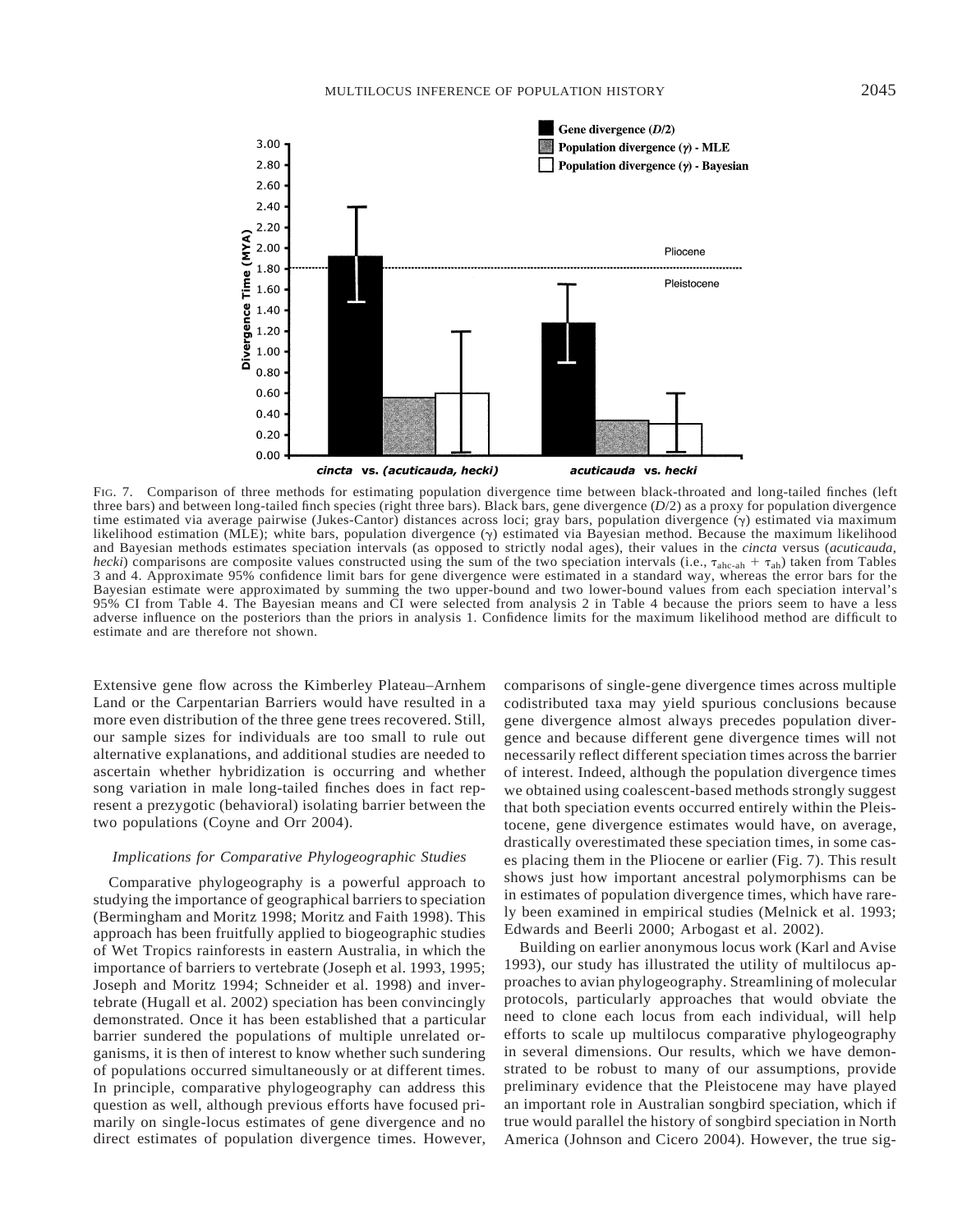nificance of the Pleistocene as well as the Carpentarian Barrier and Kimberley Plateau–Arnhem Land Barrier to songbird speciation in Australia will not be understood until many similar multilocus based studies are done.

#### **ACKNOWLEDGMENTS**

We thank S. Birks and the University of Washington Burke Museum (UWBM) genetic resources collection for providing tissue samples. We are also appreciative to B. Farrell and his laboratory for generously allowing us access to their laboratory facilities and for their hospitality. Our analyses benefited from much technical assistance provided to us by P. Beerli, B. Rannala, J. Wakeley, and particularly from Z. Yang. J. Felsenstein provided us with some of his unpublished work for which we are grateful. We also thank Edwards' Lab members for much help during this research, and M. Ruvulo for encouragement. J. Hey, H. Walsh, and two anonymous reviewers provided many constructive criticisms. This work was supported by National Science Foundation grant (DEB 0108249) to SVE.

#### LITERATURE CITED

- Arbogast, B. S., S. V. Edwards, J. Wakeley, P. Beerli, and J. B. Slowinski. 2002. Estimating divergence times from molecular data on phylogenetic and population genetic timescales. Annu. Rev. Ecol. Syst. 33:707–740.
- Avise, J. C. 1998. The history and purview of phylogeography: a personal reflection. Mol. Ecol. 7:371–379.
- . 2000. Phylogeography: the history and formation of species. Harvard Univ. Press, Cambridge, MA.
- Axelsson, E., N. G. C. Smith, H. Sundstrom, S. Berlin, and H. Ellegren. 2004. Male-biased mutation rate and divergence in autosomal, Z-linked and W-linked introns of chicken and turkey. Mol. Biol. Evol. 21:1538–1547.
- Beerli, P., and S. V. Edwards. 2002. When did Neanderthals and modern humans diverge? Evol. Anthropol. 1:60–63.
- Bermingham, E., and C. Moritz. 1998. Comparative phylogeography: concepts and applications. Mol. Ecol. 7:367–369.
- Boles, W. E. 1988. Comments on the subspecies of Australian native and introduced finches. Emu 88:20–24.
- Broemeling, L. D. 2002. The Bayesian contributions of Edmond Lhoste. The ISBA Bulletin: the official bulletin of the International Society for Bayesian Analysis 9:3–4.
- Brumfield, R. T., and A. P. Capparella. 1996. Historical diversification of birds in northwestern South America: a molecular perspective on the role of vicariant events. Evolution 50:1607–1624.
- Brumfield, R. T., P. Beerli, D. A. Nickerson, and S. V. Edwards. 2003. The utility of single nucleotide polymorphisms in inferences of population history. Trends Ecol. Evol. 18:249–256.
- Chen, F., and W. Li. 2001. Genomic divergences between humans and other hominoids and the effective population size of the common ancestor of humans and chimpanzees. Am. J. Hum. Genet. 68:444–456.
- Coyne, J. A., and H. A. Orr. 2004. Speciation. Sinauer, Sunderland, MA.
- Cracraft, J. 1986. Origin and evolution of continental biotas: speciation and historical congruence within the Australian avifauna. Evolution 40:977–996.
- Drovetski, S. V. 2002. Molecular phylogeny of grouse: individual and combined performance of W-linked, autosomal, and mitochondrial loci. Syst. Biol. 51:930–945.
- Edwards, S. V. 1993. Long-distance gene flow in a cooperative breeder detected in genealogies of mitochondrial DNA sequences. Proc. R. Soc. Lond. 252:177–185.
- Edwards, S. V., and P. Beerli. 2000. Perspective: Gene divergence, population divergence, and the variance in coalescence time in phylogeographic studies. Evolution 54:1839–1854.
- Edwards, S. V., and M. Dillon. 2004. Hitchhiking and recombination in birds: evidence from Mhc-linked and unlinked loci in red-winged blackbirds (*Agelaius phoeniceus*). Genet. Res. Camb. 84:175–192.
- Felsenstein, J. 1985. Confidence limits on phylogenies: an approach using the bootstrap. Evolution 39:783–791.

2004. Inferring phylogenies. Sinauer, Sunderland, MA.

- Ford, J. 1978. Geographical isolation and morphological and habitat differentiation between birds of the Kimberley and the Northern Territory. Emu 78:25–35.
- Garcia-Moreno, J., P. Arctander, and J. Fjedlsa. 1998. Pre-Pleistocene differentiation among chat-tyrants. Condor 100:629–640.
- Gasper, J., T. Shiina, H. Inoko, and S. V. Edwards. 2001. Songbird genomics: analysis of 45-kb upstream of a polymorphic Mhc class II gene in red-winged blackbird (*Agelaius phoeniceus*). Genomics 75:26–34.
- Hare, M. P. 2001. Prospects for nuclear gene phylogeography. Trends Ecol. Evol. 16:700–706.
- Hare, M. P., and J. C. Avise. 1998. Population structure in the American oyster as inferred by nuclear gene genealogies. Mol. Biol. Evol. 15:119–128.
- Hare, M. P., S. A. Karl, and J. C. Avise. 1996. Anonymous nuclear DNA markers in the American oyster and their implications for the heterozygote deficiency phenomenon in marine bivalves. Mol. Biol. Evol. 13:334–345.
- Hare, M. P., F. Cipriano, and S. R. Palumbi. 2002. Genetic evidence on the demography of speciation in allopatric dolphin species. Evolution 56:804–816.
- Harrison, C. J. O. 1974. Estrildidae: grass-finches. Pp. 319–327 *in* B. P. Hall, ed. Birds of the Harold Hall Australian expeditions 1962–70. British Museum of Natural History, London.
- Helm-Bychowski, K. M., and A. C. Wilson. 1986. Rates of nuclear DNA evolution in pheasant-like birds: evidence from restriction maps. Proc. Natl. Acad. Sci. 83:688–692.
- Hey, J., and R. M. Kliman. 2002. Interactions between natural selection, recombination and gene density in the genes of *Drosophila*. Genetics 160:595–608.
- Hillis, D. M., and J. J. Bull. 1993. An empirical test of bootstrapping as a method for assessing confidence in phylogenetic analysis. Syst. Zool. 42:182–192.
- Hillis, D. M., B. K. Mable, and C. Moritz. 1996. Applications of molecular systematics: the state of the field and a look to the future. Pp. 515–543 *in* D. M. Hillis, C. Moritz, and B. K. Mable, eds. Molecular systematics. Sinauer, Sunderland, MA.
- Hudson, R. R. 1983. Testing the constant-rate neutral allele model with protein sequence data. Evolution 37:203–217.
- ———. 1992. Gene trees, species trees, and the segregation of ancestral alleles. Genetics 131:509–513.
- Hudson, R. R., and N. L. Kaplan. 1985. Statistical properties of the number of recombination events in the history of a sample of DNA sequences. Genetics 111:147–164.
- Hugall, A., C. Moritz, A. Moussalli, and J. Stanisic. 2002. Reconciling paleodistribution models and comparative phylogeography in the Wet Tropics rainforest land snail *Gnarosoophia bellendenkerensis* (Brazier 1875). Proc. Natl. Acad. Sci. 99: 6112–6117.
- Immelmann, K. 1982. Finches in bush and aviary. Angus and Robertson, Sydney.
- Irwin, D. E., S. Bensch, and T. D. Price. 2001. Speciation in a ring. Nature 409:333–337.
- Johnson, N. K., and C. Cicero. 2004. New mitochondrial DNA data affirm the importance of Pleistocene speciation in North American birds. Evolution 58:1122–1130.
- Joseph, L., and C. Moritz. 1994. Mitochondrial DNA phylogeography of birds in eastern Australian rainforests: first fragments. Austr. J. Zool. 42:385–403.
- Joseph, L., C. Moritz, and A. Hugall. 1993. A mitochondrial DNA perspective on the historical biogeography of mideastern Queensland rainforest birds. Mem. Queensl. Mus. 34:201–214.
- Joseph, L., C. Moritz, and A. Hugall. 1995. Molecular support for vicariance as a source of diversity in rainforest. Proc. R. Soc. Lond. 260:177–182.
- Jukes, T. H., and C. R. Cantor. 1969. Evolution of protein mole-